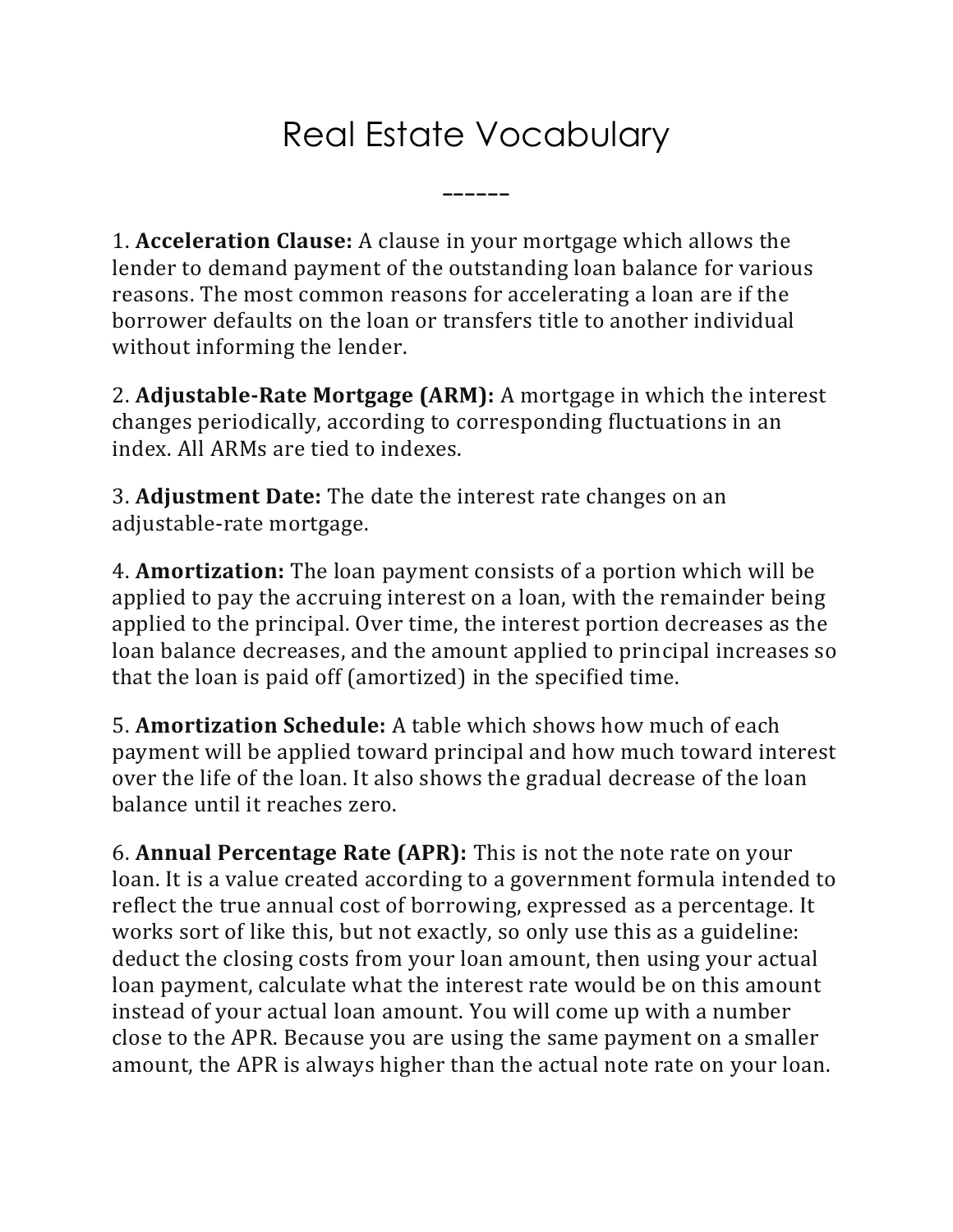7. **Application:** The form used to apply for a mortgage loan, containing information about a borrower's income, savings, assets, debts, and more.

8. **Appraisal:** A written justification of the price paid for a property, primarily based on an analysis of comparable sales of similar homes nearby.

9. **Appraised value:** An opinion of a property's fair market value, based on an appraiser's knowledge, experience, and analysis of the property. Since an appraisal is based primarily on comparable sales, and the most recent sale is the one on the property in question, the appraisal usually comes out at the purchase price.

10. **Appraiser:** An individual qualified by education, training, and experience to estimate the value of real property and personal property. Although some appraisers work directly for mortgage lenders, most are independent.

11. **Appreciation:** The increase in the value of a property due to changes in market conditions, inflation, or other causes.

12. **Assessed Value:** The valuation placed on property by a public tax assessor for purposes of taxation.

13. **Assessment:** The placing of a value on property for the purpose of taxation.

14. **Assessor:** A public official who establishes the value of a property for taxation purposes.

15. **Asset:** Items of value owned by an individual. Assets that can be quickly converted into cash are considered "liquid assets." These include bank accounts, stocks, bonds, mutual funds, and so on. Other assets include real estate, personal property, and debts owed to an individual by others.

16. **Assignment:** When ownership of your mortgage is transferred from one company or individual to another, it is called an assignment.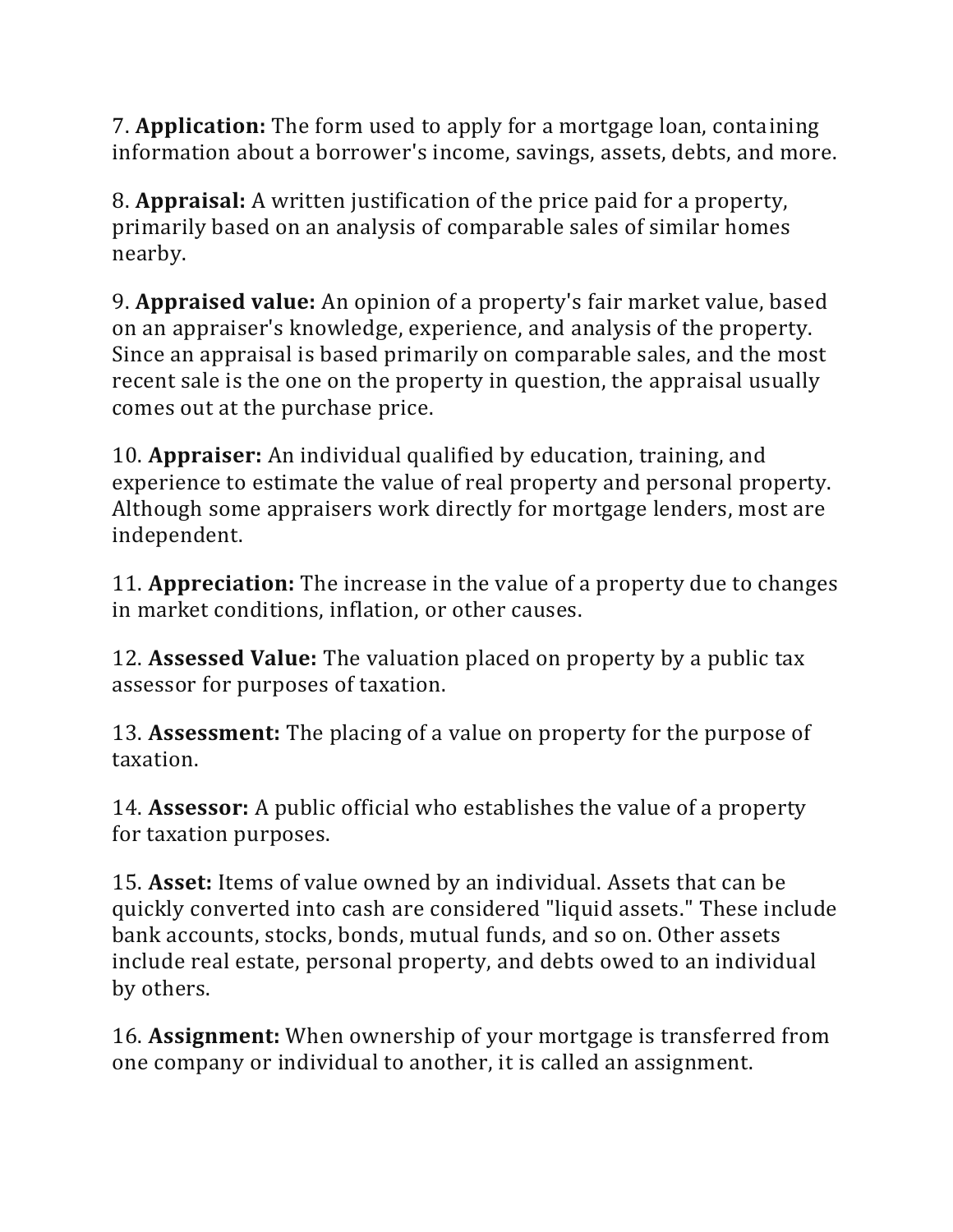17. **Assumable Mortgage:** A mortgage that can be assumed by the buyer when a home is sold. Usually, the borrower must "qualify" in order to assume the loan.

18. **Assumption:** The term applied when a buyer assumes the seller's mortgage.

19. **Balloon Mortgage:** A mortgage loan that requires the remaining principal balance be paid at a specific point in time. For example, a loan may be amortized as if it would be paid over a thirty year period, but requires that at the end of the tenth year the entire remaining balance must be paid.

20. **Balloon Payment:** The final lump sum payment that is due at the termination of a balloon mortgage.

21. **Bankruptcy:** By filing in federal bankruptcy court, an individual or individuals can restructure or relieve themselves of debts and liabilities. Bankruptcies are of various types, but the most common for an individual seem to be a "Chapter 7 No Asset" bankruptcy which relieves the borrower of most types of debts. A borrower cannot usually qualify for an "A" paper loan for a period of two years after the bankruptcy has been discharged and requires the re-establishment of an ability to repay debt.

22. **Bill of Sale:** A written document that transfers title to personal property. For example, when selling an automobile to acquire funds which will be used as a source of down payment or for closing costs, the lender will usually require the bill of sale (in addition to other items) to help document this source of funds.

23. **Biweekly Mortgage:** A mortgage in which you make payments every two weeks instead of once a month. The basic result is that instead of making twelve monthly payments during the year, you make thirteen. The extra payment reduces the principal, substantially reducing the time it takes to pay off a thirty year mortgage.

24. **Bond Market:** Usually refers to the daily buying and selling of thirty year treasury bonds. Lenders follow this market intensely because as the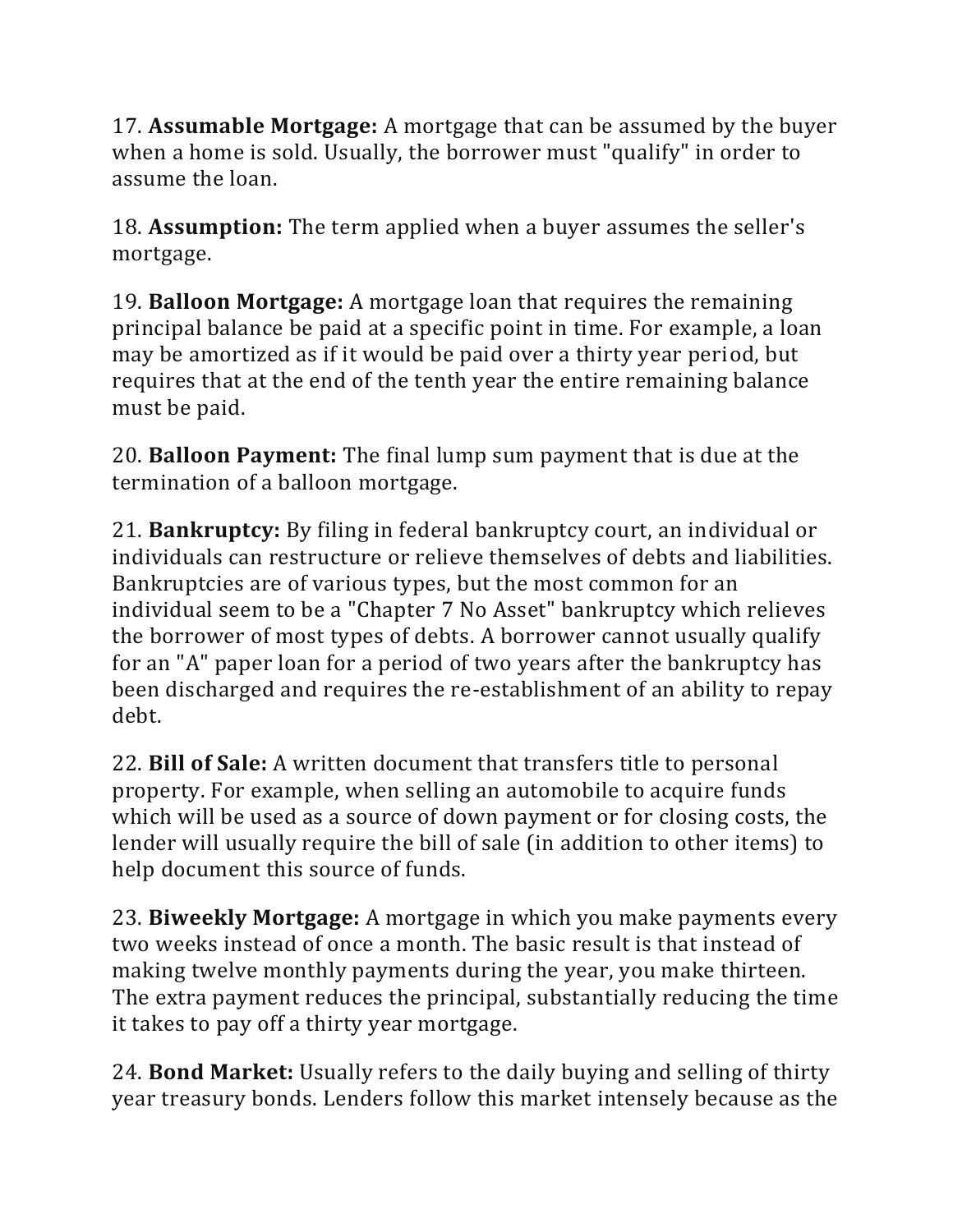yields of bonds go up and down, fixed rate mortgages do approximately the same thing. The same factors that affect the Treasury Bond market also affect mortgage rates at the same time. That is why rates change daily, and in a volatile market can and do change during the day as well.

25. **Bridge Loan:** Not used much anymore, bridge loans are obtained by those who have not yet sold their previous property, but must close on a purchase property. The bridge loan becomes the source of their funds for the down payment. One reason for their fall from favor is that there are more and more second mortgage lenders now that will lend at a high loan to value. In addition, sellers often prefer to accept offers from buyers who have already sold their property.

26. **Broker:** Broker has several meanings in different situations. Most Realtors are "agents" who work under a "broker." Some agents are brokers as well, either working form themselves or under another broker. In the mortgage industry, broker usually refers to a company or individual that does not lend the money for the loans themselves, but broker loans to larger lenders or investors. (See the Home Loan Library that discusses the different types of lenders). As a normal definition, a broker is anyone who acts as an agent, bringing two parties together for any type of transaction and earns a fee for doing so.

27. **Buydown:** Usually refers to a fixed rate mortgage where the interest rate is "bought down" for a temporary period, usually one to three years. After that time and for the remainder of the term, the borrower's payment is calculated at the note rate. In order to buy down the initial rate for the temporary payment, a lump sum is paid and held in an account used to supplement the borrower's monthly payment. These funds usually come from the seller (or some other source) as a financial incentive to induce someone to buy their property. A "lender funded buydown" is when the lender pays the initial lump sum. They can accomplish this because the note rate on the loan (after the buydown adjustments) will be higher than the current market rate. One reason for doing this is because the borrower may get to "qualify" at the start rate and can qualify for a higher loan amount. Another reason is that a borrower may expect his earnings to go up substantially in the near future, but wants a lower payment right now.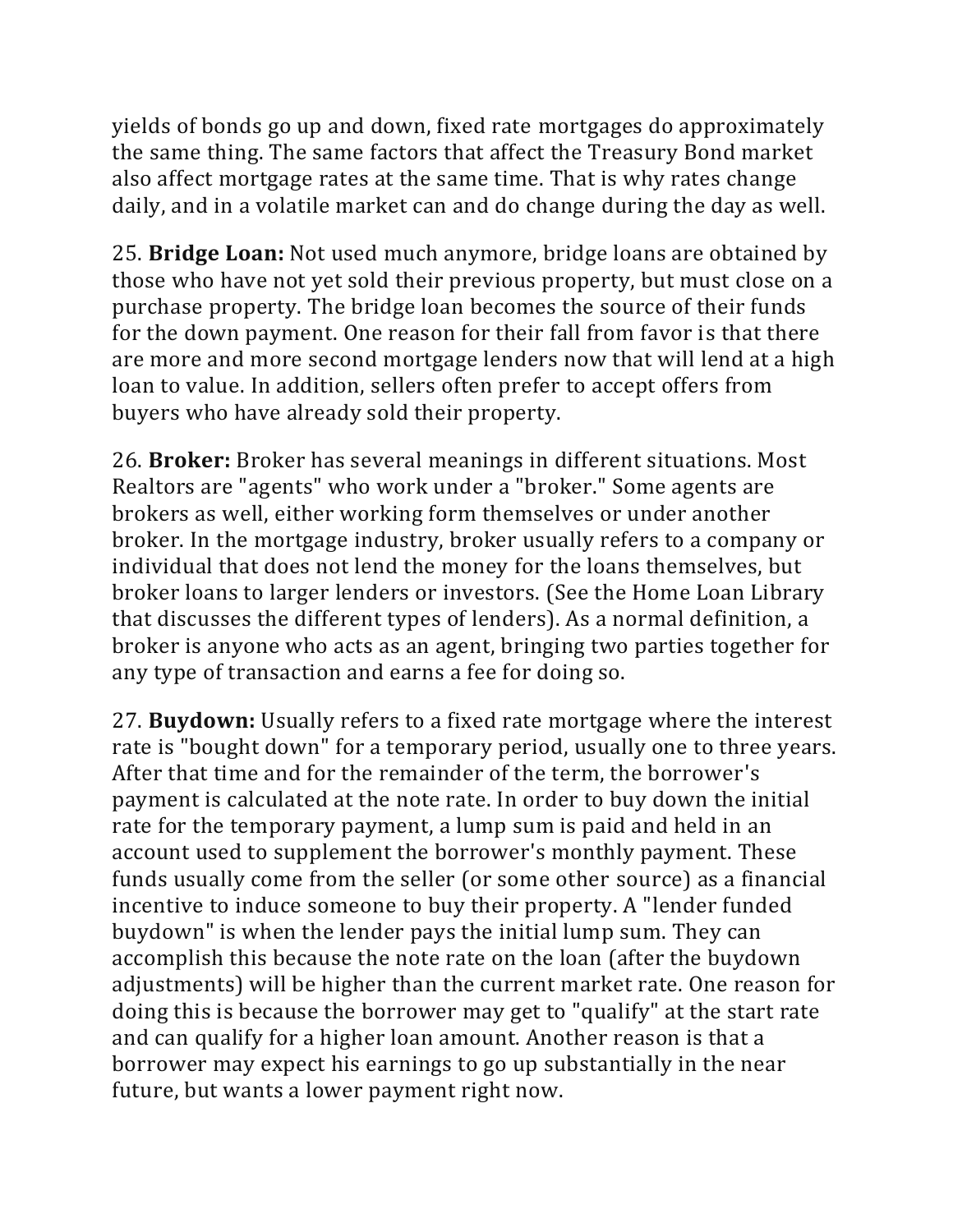28. **Call Option:** Similar to the acceleration clause.

29. **Cap:** Adjustable Rate Mortgages have fluctuating interest rates, but those fluctuations are usually limited to a certain amount. Those limitations may apply to how much the loan may adjust over a six month period, an annual period, and over the life of the loan, and are referred to as "caps." Some ARMs, although they may have a life cap, allow the interest rate to fluctuate freely, but require a certain minimum payment which can change once a year. There is a limit on how much that payment can change each year, and that limit is also referred to as a cap.

30. **Cash-out Refinance:** When a borrower refinances his mortgage at a higher amount than the current loan balance with the intention of pulling out money for personal use, it is referred to as a "cash out refinance."

31. **Certificate of Deposit:** A time deposit held in a bank which pays a certain amount of interest to the depositor.

32. **Certificate of Deposit Index:** One of the indexes used for determining interest rate changes on some adjustable rate mortgages. It is an average of what banks are paying on certificates of deposit.

33. **Certificate of Eligibility:** A document issued by the Veterans Administration that certifies a veteran's eligibility for a VA loan.

34. **Certificate of Reasonable Value (CRV)**: Once the appraisal has been performed on a property being bought with a VA loan, the Veterans Administration issues a CRV.

35. **Chain of Title:** An analysis of the transfers of title to a piece of property over the years.

36. **Clear Title:** A title that is free of liens or legal questions as to ownership of the property.

37. **Closing:** This has different meanings in different states. In some states a real estate transaction is not consider "closed" until the documents record at the local recorders office. In others, the "closing" is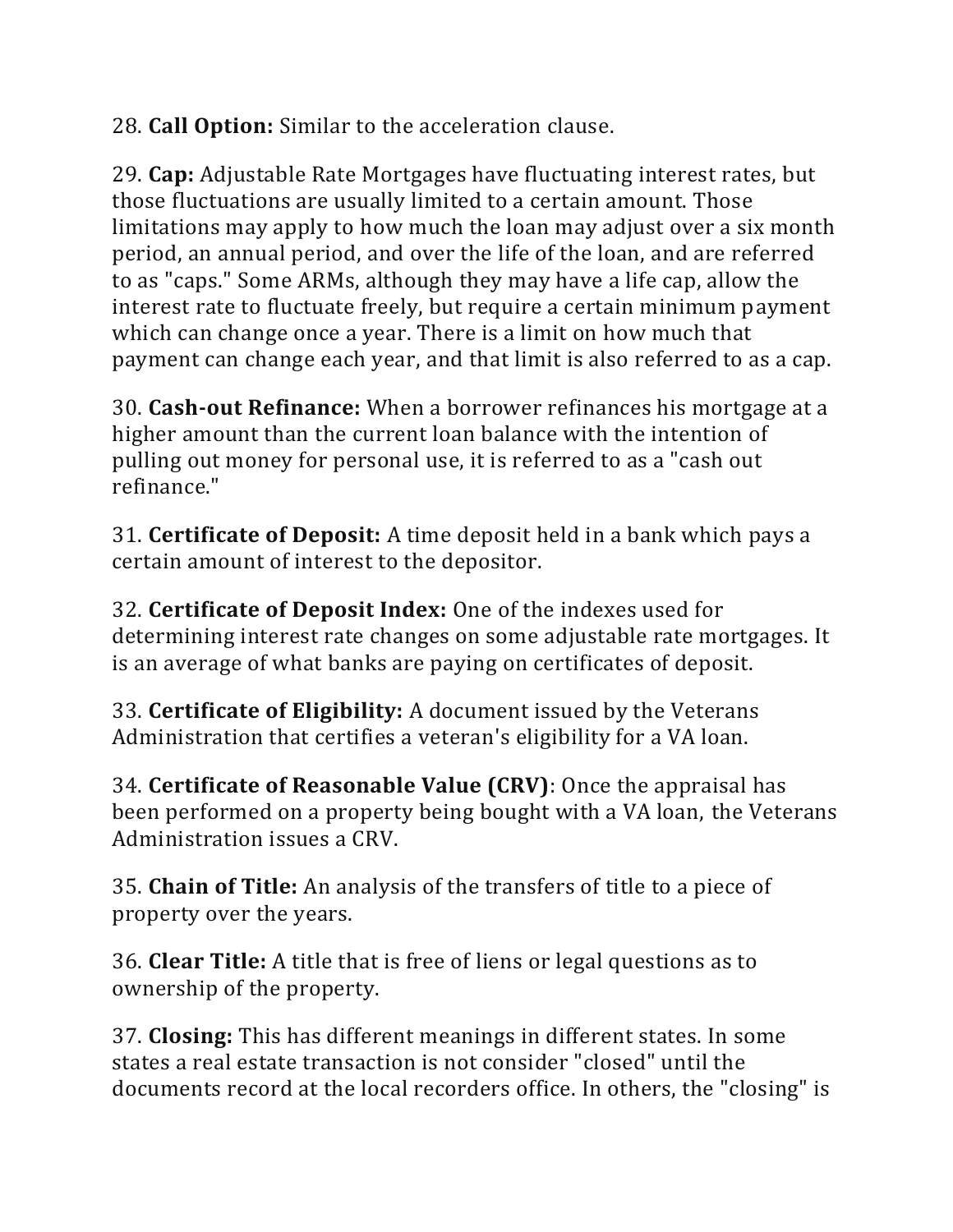a meeting where all of the documents are signed and money changes hands.

38. **Closing Costs:** Closing costs are separated into what are called "nonrecurring closing costs" and "pre-paid items." Non-recurring closing costs are any items which are paid just once as a result of buying the property or obtaining a loan. "Pre-paids" are items which recur over time, such as property taxes and homeowners insurance. A lender makes an attempt to estimate the amount of non-recurring closing costs and prepaid items on the Good Faith Estimate which they must issue to the borrower within three days of receiving a home loan application.

39. **Co-Borrower:** An additional individual who is both obligated on the loan and is on title to the property.

40. **Collateral:** In a home loan, the property is the collateral. The borrower risks losing the property if the loan is not repaid according to the terms of the mortgage or deed of trust.

41. **Collection:** When a borrower falls behind, the lender contacts them in an effort to bring the loan current. The loan goes to "collection." As part of the collection effort, the lender must mail and record certain documents in case they are eventually required to foreclose on the property.

42. **Commission:** Most salespeople earn commissions for the work that they do and there are many sales professionals involved in each transaction, including Realtors, loan officers, title representatives, attorneys, escrow representative, and representatives for pest companies, home warranty companies, home inspection companies, insurance agents, and more. The commissions are paid out of the charges paid by the seller or buyer in the purchase transaction. Realtors generally earn the largest commissions, followed by lenders, then the others.

43. **Common Area Assessments:** In some areas they are called Homeowners Association Fees. They are charges paid to the Homeowners Association by the owners of the individual units in a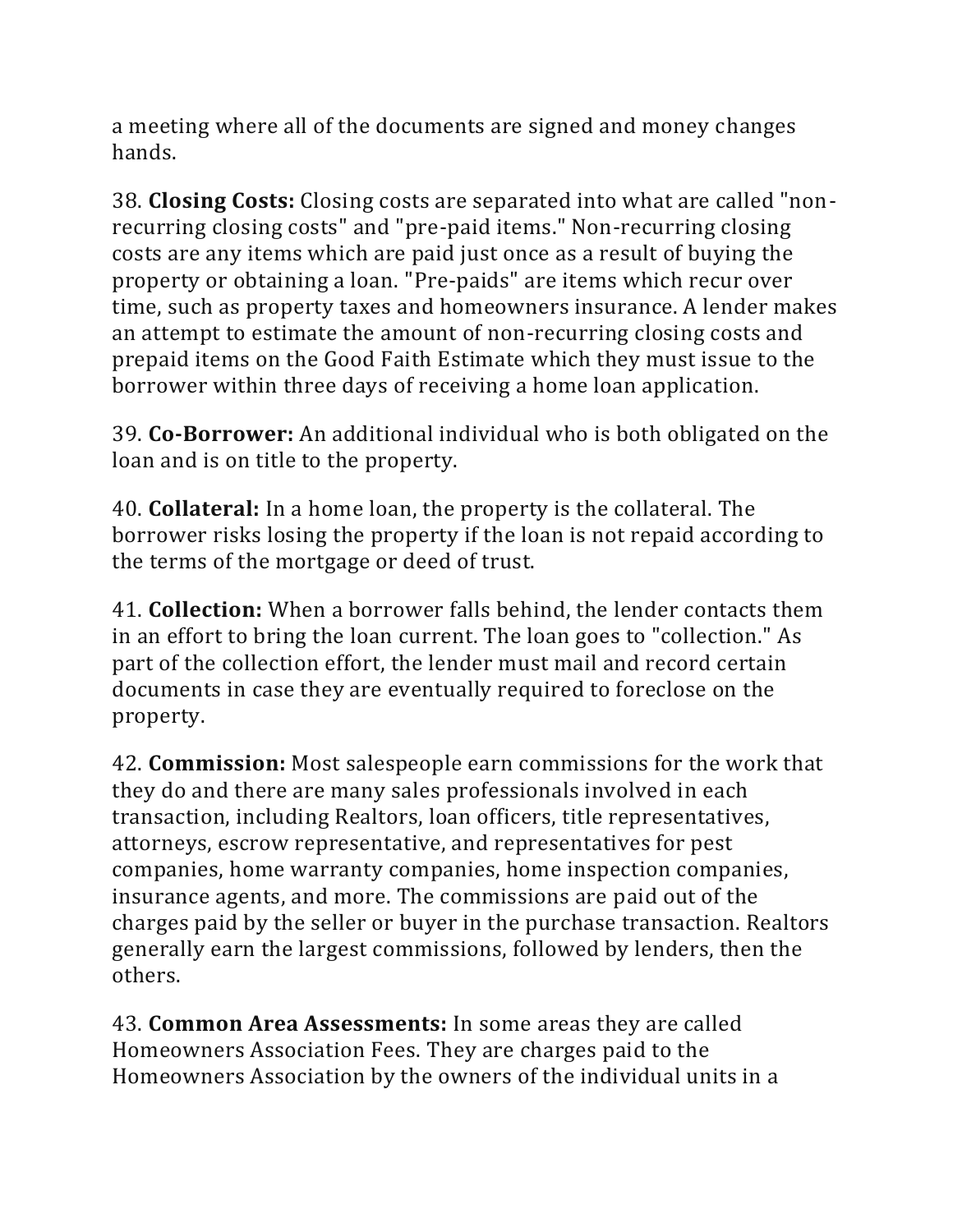condominium or planned unit development (PUD) and are generally used to maintain the property and common areas.

44. **Common Areas:** Those portions of a building, land, and amenities owned (or managed) by a planned unit development (PUD) or condominium project's homeowners' association (or a cooperative project's cooperative corporation) that are used by all of the unit owners, who share in the common expenses of their operation and maintenance. Common areas include swimming pools, tennis courts, and other recreational facilities, as well as common corridors of buildings, parking areas, means of ingress and egress, etc.

45. **Common Law:** An unwritten body of law based on general custom in England and used to an extent in some states.

46. **Community Property:** In some states, especially the southwest, property acquired by a married couple during their marriage is considered to be owned jointly, except under special circumstances. This is an outgrowth of the Spanish and Mexican heritage of the area.

47. **Comparable Sales:** Recent sales of similar properties in nearby areas and used to help determine the market value of a property. Also referred to as "comps."

48. **Condominium:** A type of ownership in real property where all of the owners own the property, common areas and buildings together, with the exception of the interior of the unit to which they have title. Often mistakenly referred to as a type of construction or development, it actually refers to the type of ownership.

49. **Condominium Conversion:** Changing the ownership of an existing building (usually a rental project) to the condominium form of ownership.

50. **Condominium Hotel:** A condominium project that has rental or registration desks, short-term occupancy, food and telephone services, and daily cleaning services and that is operated as a commercial hotel even though the units are individually owned. These are often found in resort areas like Hawaii.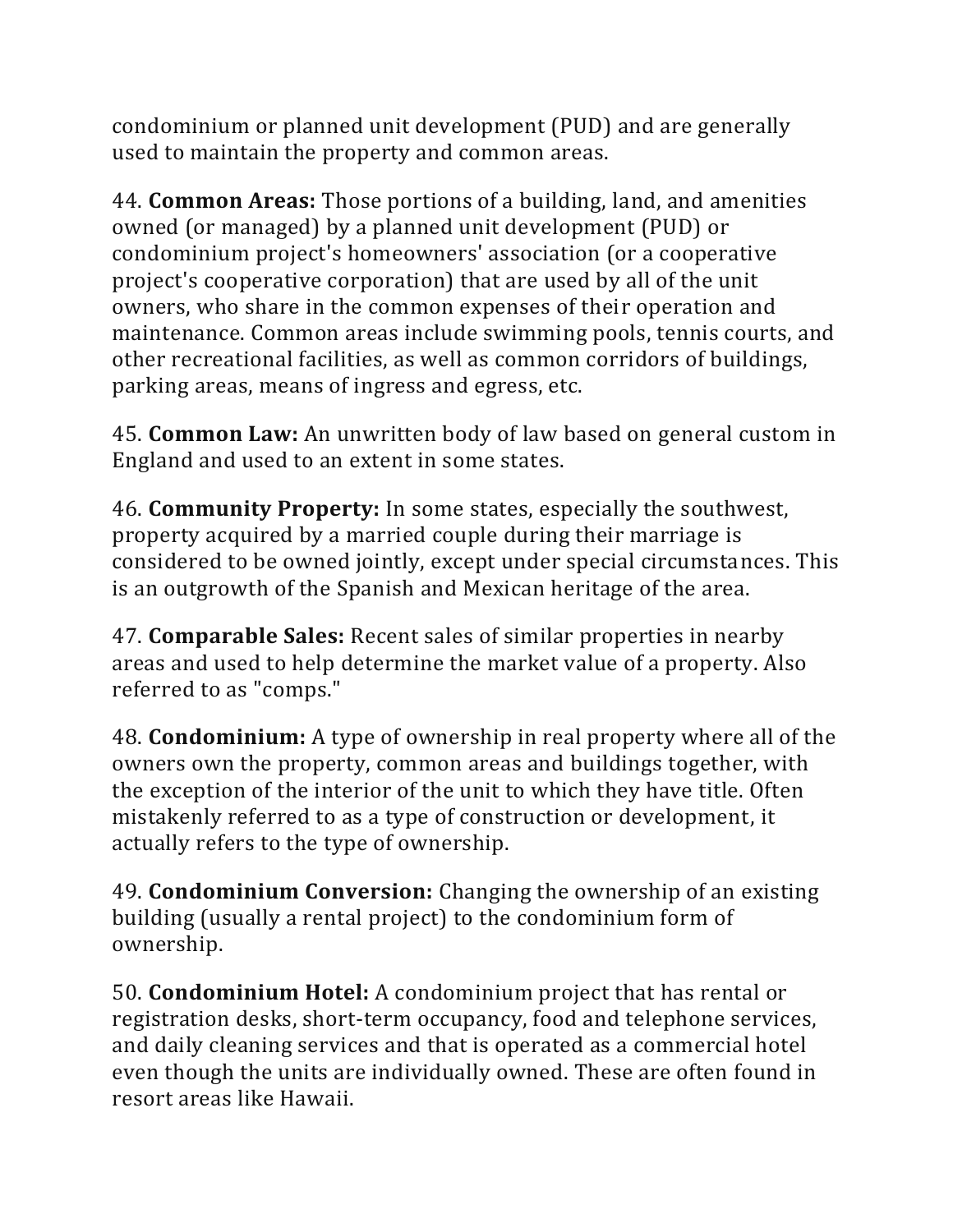51. **Construction Loan:** A short-term, interim loan for financing the cost of construction. The lender makes payments to the builder at periodic intervals as the work progresses.

52. **Contingency:** A condition that must be met before a contract is legally binding. For example, home purchasers often include a contingency that specifies that the contract is not binding until the purchaser obtains a satisfactory home inspection report from a qualified home inspector.

53. **Contract:** An oral or written agreement to do or not to do a certain thing.

54. **Conventional Mortgage:** Refers to home loans other than government loans (VA and FHA).

55. **Convertible ARM:** An adjustable-rate mortgage that allows the borrower to change the ARM to a fixed-rate mortgage within a specific time.

56. **Cooperative (co-op):** A type of multiple ownership in which the residents of a multiunit housing complex own shares in the cooperative corporation that owns the property, giving each resident the right to occupy a specific apartment or unit.

57. **Cost of Funds Index (COFI):** One of the indexes that is used to determine interest rate changes for certain adjustable-rate mortgages. It represents the weighted-average cost of savings, borrowings, and advances of the financial institutions such as banks and savings & loans, in the 11th District of the Federal Home Loan Bank.

58. **Credit:** An agreement in which a borrower receives something of value in exchange for a promise to repay the lender at a later date

59. **Credit History:** A record of an individual's repayment of debt. Credit histories are reviewed my mortgage lenders as one of the underwriting criteria in determining credit risk.

60. **Creditor:** A person to whom money is owed.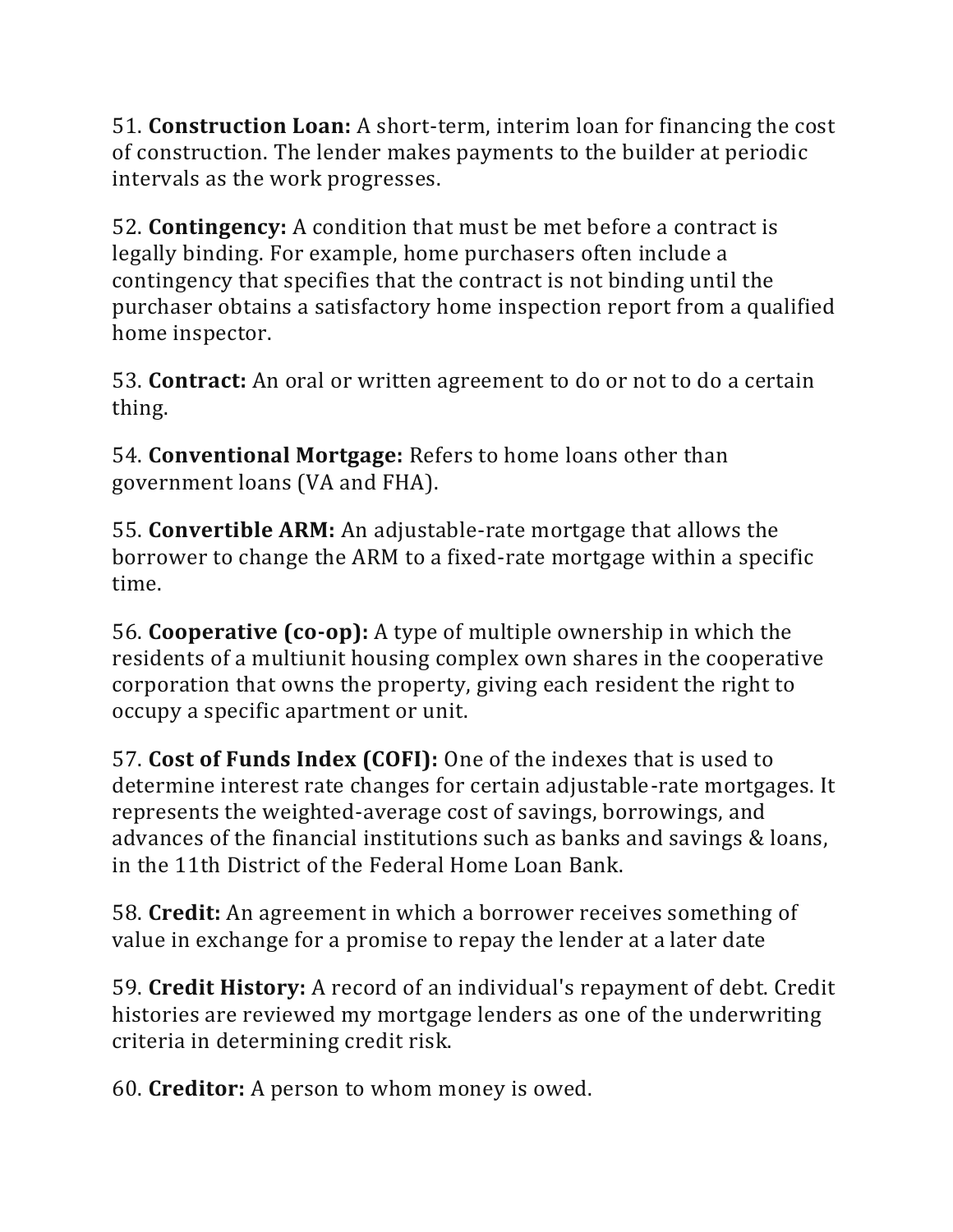61. **Credit Report:** A report of an individual's credit history prepared by a credit bureau and used by a lender in determining a loan applicant's creditworthiness.

62. **Credit Repository:** An organization that gathers, records, updates, and stores financial and public records information about the payment records of individuals who are being considered for credit.

63. **Debt:** An amount owed to another.

64. **Deed:** The legal document conveying title to a property.

65. **Deed-in-Lieu:** Short for "deed in lieu of foreclosure," this conveys title to the lender when the borrower is in default and wants to avoid foreclosure. The lender may or may not cease foreclosure activities if a borrower asks to provide a deed-in-lieu. Regardless of whether the lender accepts the deed-in-lieu, the avoidance and non-repayment of debt will most likely show on a credit history. What a deed-in-lieu may prevent is having the documents preparatory to a foreclosure being recorded and become a matter of public record.

66. **Default:** Some states, like California, do not record mortgages. Instead, they record a deed of trust which is essentially the same thing.

67. **Delinquency:** Failure to make the mortgage payment within a specified period of time. For first mortgages or first trust deeds, if a payment has still not been made within 30 days of the due date, the loan is considered to be in default.

68. **Deposit:** A sum of money given in advance of a larger amount being expected in the future. Often called in real estate as an "earnest money deposit."

69. **Depreciation:** A decline in the value of property; the opposite of appreciation. Depreciation is also an accounting term which shows the declining monetary value of an asset and is used as an expense to reduce taxable income. Since this is not a true expense where money is actually paid, lenders will add back depreciation expense for self-employed borrowers and count it as income.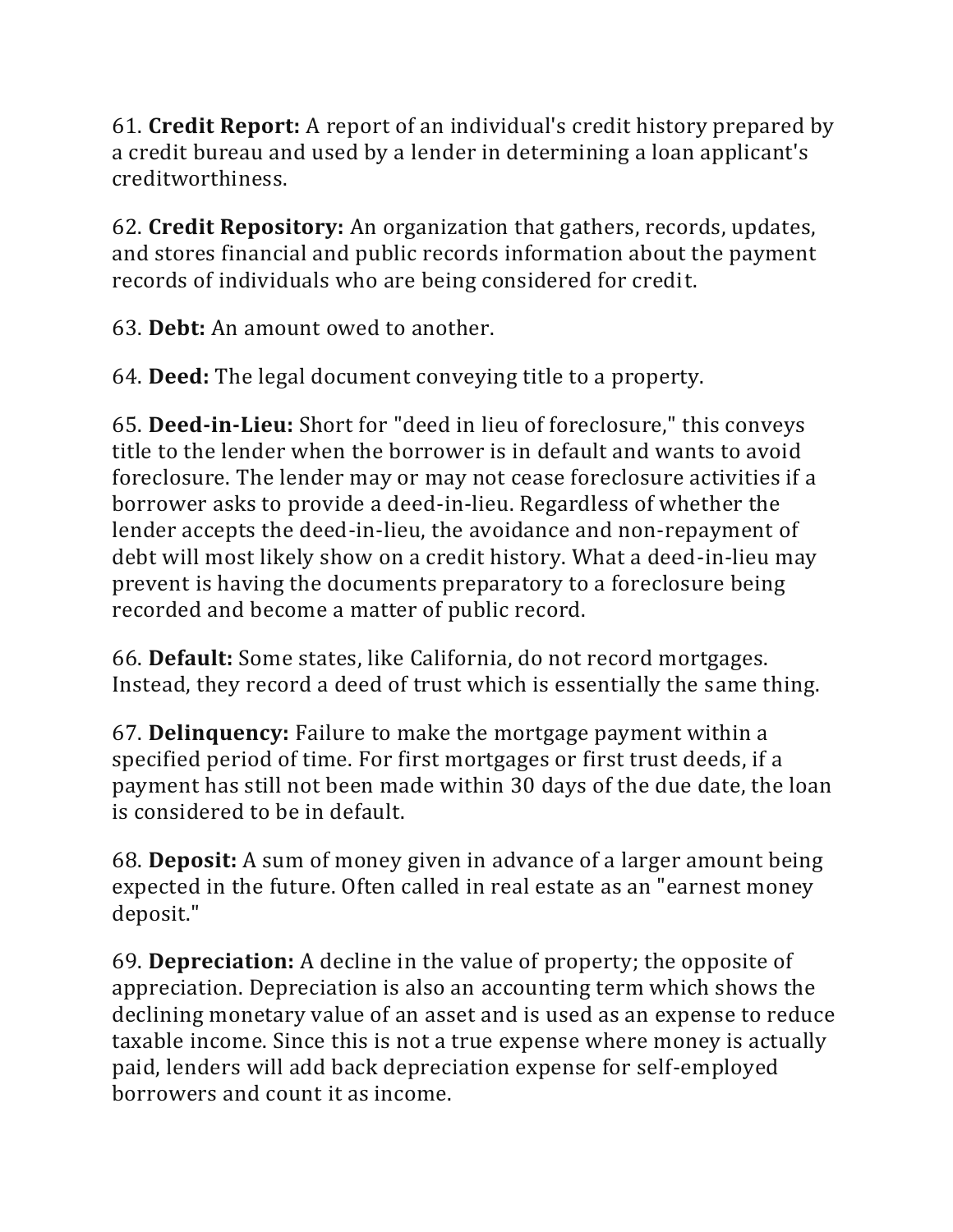70. **Discount Points:** In the mortgage industry, this term is usually used in only in reference to government loans, meaning FHA and VA loans. Discount points refer to any "points" paid in addition to the one percent loan origination fee. A "point" is one percent of the loan amount.

71. **Down Payment:** The part of the purchase price of a property that the buyer pays in cash and does not finance with a mortgage.

72. **Due-On-Sale Provision:** A provision in a mortgage that allows the lender to demand repayment in full if the borrower sells the property that serves as security for the mortgage.

73. **Earnest Money Deposit:** A deposit made by the potential home buyer to show that he or she is serious about buying the house.

74. **Easement:** A right of way giving persons other than the owner access to or over a property.

75. **Effective Age:** An appraiser's estimate of the physical condition of a building. The actual age of a building may be shorter or longer than its effective age.

76. **Eminent Domain:** The right of a government to take private property for public use upon payment of its fair market value. Eminent domain is the basis for condemnation proceedings.

77. **Encroachment:** An improvement that intrudes illegally on another's property.

78. **Encumbrance:** Anything that affects or limits the fee simple title to a property, such as mortgages, leases, easements, or restrictions.

79. **Equal Credit Opportunity Act (ECOA):** A federal law that requires lenders and other creditors to make credit equally available without discrimination based on race, color, religion, national origin, age, sex, marital status, or receipt of income from public assistance programs.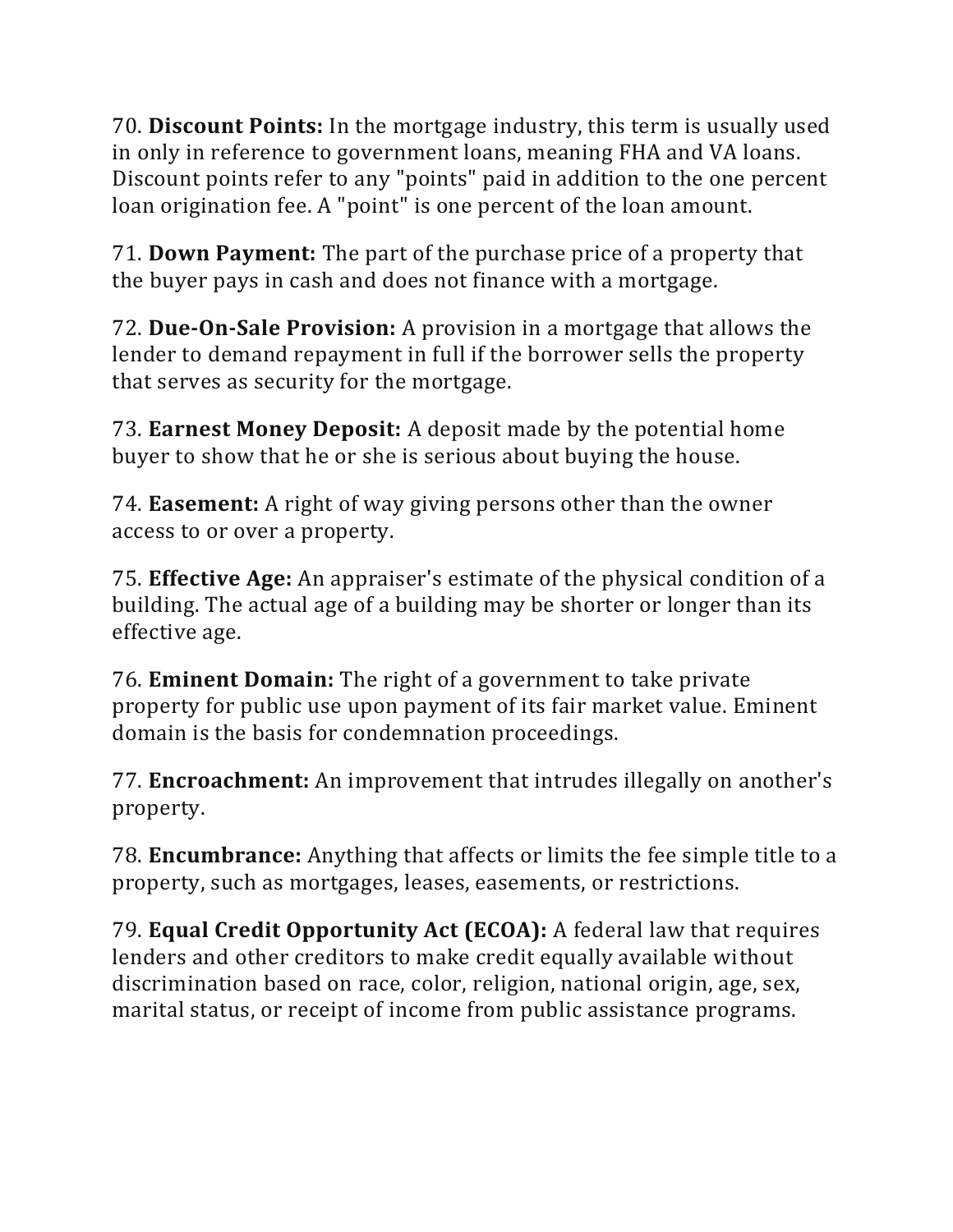80. **Equity:** A homeowner's financial interest in a property. Equity is the difference between the fair market value of the property and the amount still owed on its mortgage and other liens.

81. **Escrow:** An item of value, money, or documents deposited with a third party to be delivered upon the fulfillment of a condition. For example, the earnest money deposit is put into escrow until delivered to the seller when the transaction is closed.

82. **Escrow Account:** Once you close your purchase transaction, you may have an escrow account or impound account with your lender. This means the amount you pay each month includes an amount above what would be required if you were only paying your principal and interest. The extra money is held in your impound account (escrow account) for the payment of items like property taxes and homeowner's insurance when they come due. The lender pays them with your money instead of you paying them yourself.

83. **Escrow Analysis:** Once each year your lender will perform an "escrow analysis" to make sure they are collecting the correct amount of money for the anticipated expenditures.

84. **Escrow Disbursements:** The use of escrow funds to pay real estate taxes, hazard insurance, mortgage insurance, and other property expenses as they become due.

85. **Estate:** The ownership interest of an individual in real property. The sum total of all the real property and personal property owned by an individual at time of death.

85. **Eviction:** The lawful expulsion of an occupant from real property.

87. **Examination of Title:** The report on the title of a property from the public records or an abstract of the title.

88. **Exclusive Listing:** A written contract that gives a licensed real estate agent the exclusive right to sell a property for a specified time.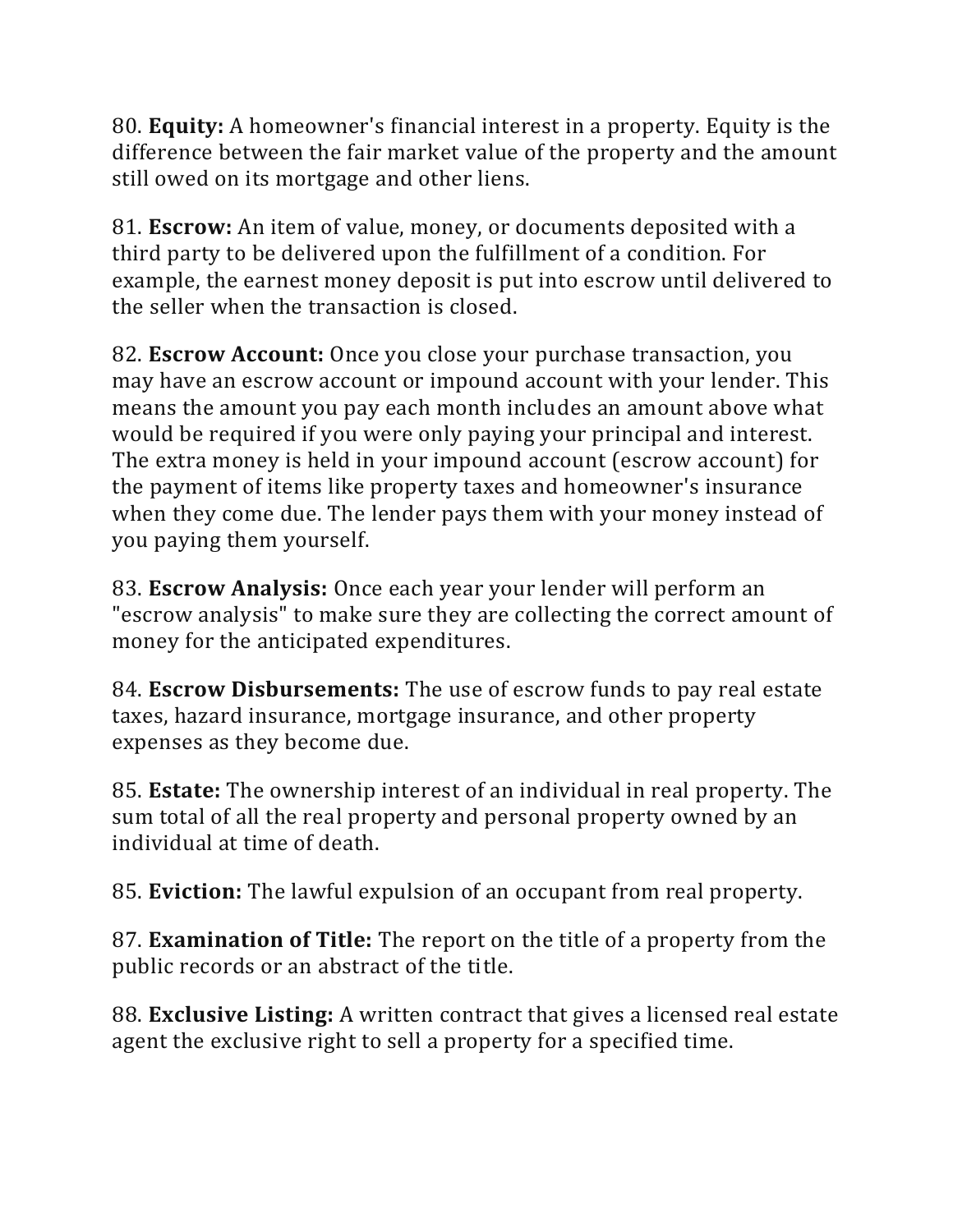89. **Executor:** A person named in a will to administer an estate. The court will appoint an administrator if no executor is named. "Executrix" is the feminine form.

90. **Fair Credit Reporting Act:** A consumer protection law that regulates the disclosure of consumer credit reports by consumer/credit reporting agencies and establishes procedures for correcting mistakes on one's credit record.

91. **Fair Market Value:** The highest price that a buyer, willing but not compelled to buy, would pay, and the lowest a seller, willing but not compelled to sell, would accept.

92. **Fannie Mae (FNMA):** The Federal National Mortgage Association, which is a congressionally chartered, shareholder-owned company that is the nation's largest supplier of home mortgage funds. For a discussion of the roles of Fannie Mae, Freddie Mac (FHLMC), and Ginnie Mae (GNMA), see the Library.

93. **Federal Housing Administration (FHA):** An agency of the U.S. Department of Housing and Urban Development (HUD). Its main activity is the insuring of residential mortgage loans made by private lenders. The FHA sets standards for construction and underwriting but does not lend money or plan or construct housing.

94. **Fee Simple:** An agency of the U.S. Department of Housing and Urban Development (HUD). Its main activity is the insuring of residential mortgage loans made by private lenders. The FHA sets standards for construction and underwriting but does not lend money or plan or construct housing.

95. **Fee Simple Estate:** An unconditional, unlimited estate of inheritance that represents the greatest estate and most extensive interest in land that can be enjoyed. It is of perpetual duration. When the real estate is in a condominium project, the unit owner is the exclusive owner only of the air space within his or her portion of the building (the unit) and is an owner in common with respect to the land and other common portions of the property.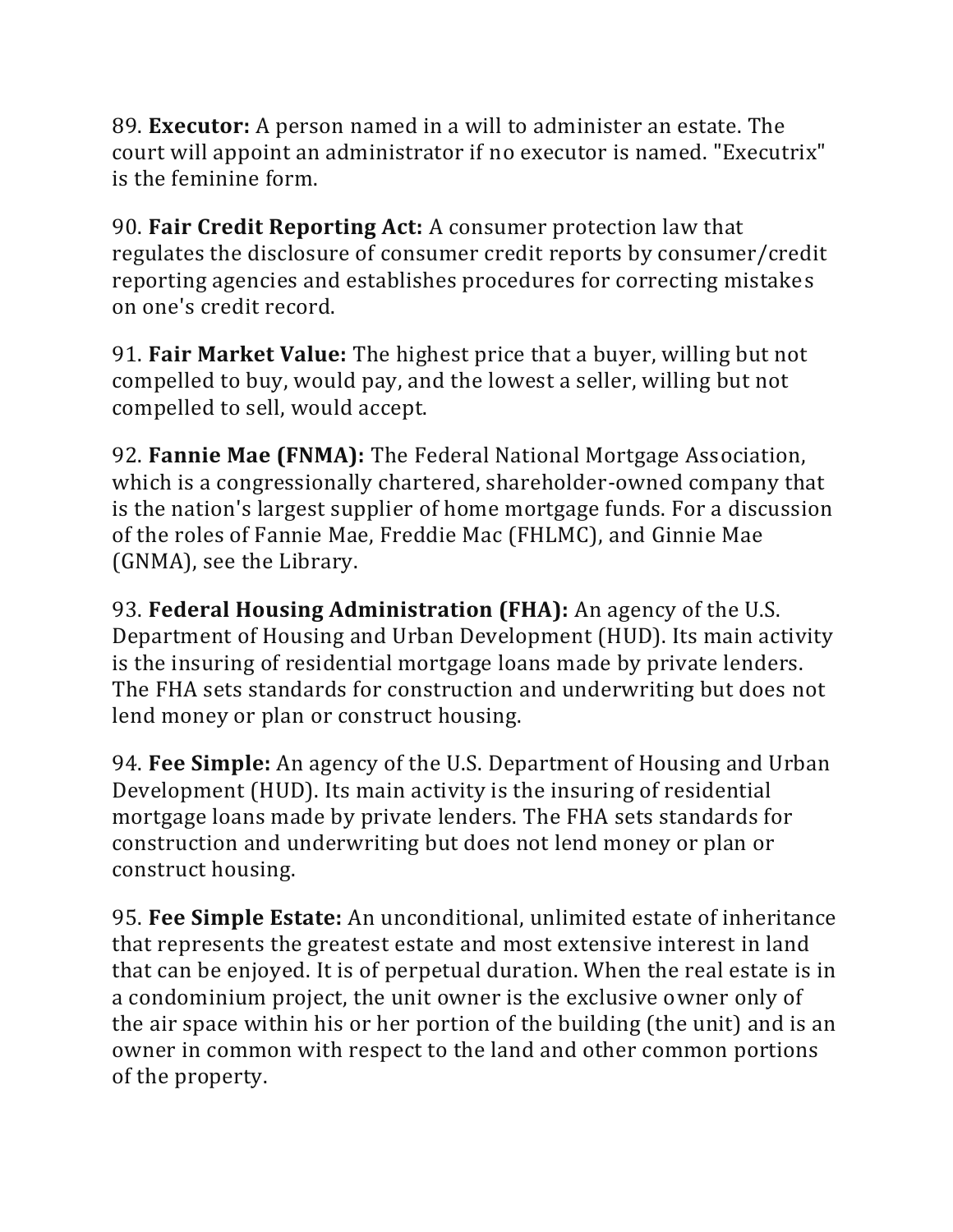96. **FHA Mortgage:** A mortgage that is insured by the Federal Housing Administration (FHA). Along with VA loans, an FHA loan will often be referred to as a government loan.

97. **Firm Commitment:** A lender's agreement to make a loan to a specific borrower on a specific property.

98. **First Mortgage:** The mortgage that is in first place among any loans recorded against a property. Usually refers to the date in which loans are recorded, but there are exceptions.

99. **Fixed-Rate Mortgage:** A mortgage in which the interest rate does not change during the entire term of the loan.

100. **Fixture:** Personal property that becomes real property when attached in a permanent manner to real estate.

101. **Flood Insurance:** Insurance that compensates for physical property damage resulting from flooding. It is required for properties located in federally designated flood areas.

102. **Foreclosure:** The legal process by which a borrower in default under a mortgage is deprived of his or her interest in the mortgaged property. This usually involves a forced sale of the property at public auction with the proceeds of the sale being applied to the mortgage debt.

103. **401(k)/403(b):** An employer-sponsored investment plan that allows individuals to set aside tax-deferred income for retirement or emergency purposes. 401(k) plans are provided by employers that are private corporations. 403(b) plans are provided by employers that are not for profit organizations.

104. **401(k)/403(b) loan:** Some administrators of 401(k)/403(b) plans allow for loans against the monies you have accumulated in these plans. Loans against 401K plans are an acceptable source of down payment for most types of loans.

105. **Government Loan (Mortgage):** A mortgage that is insured by the Federal Housing Administration (FHA) or guaranteed by the Department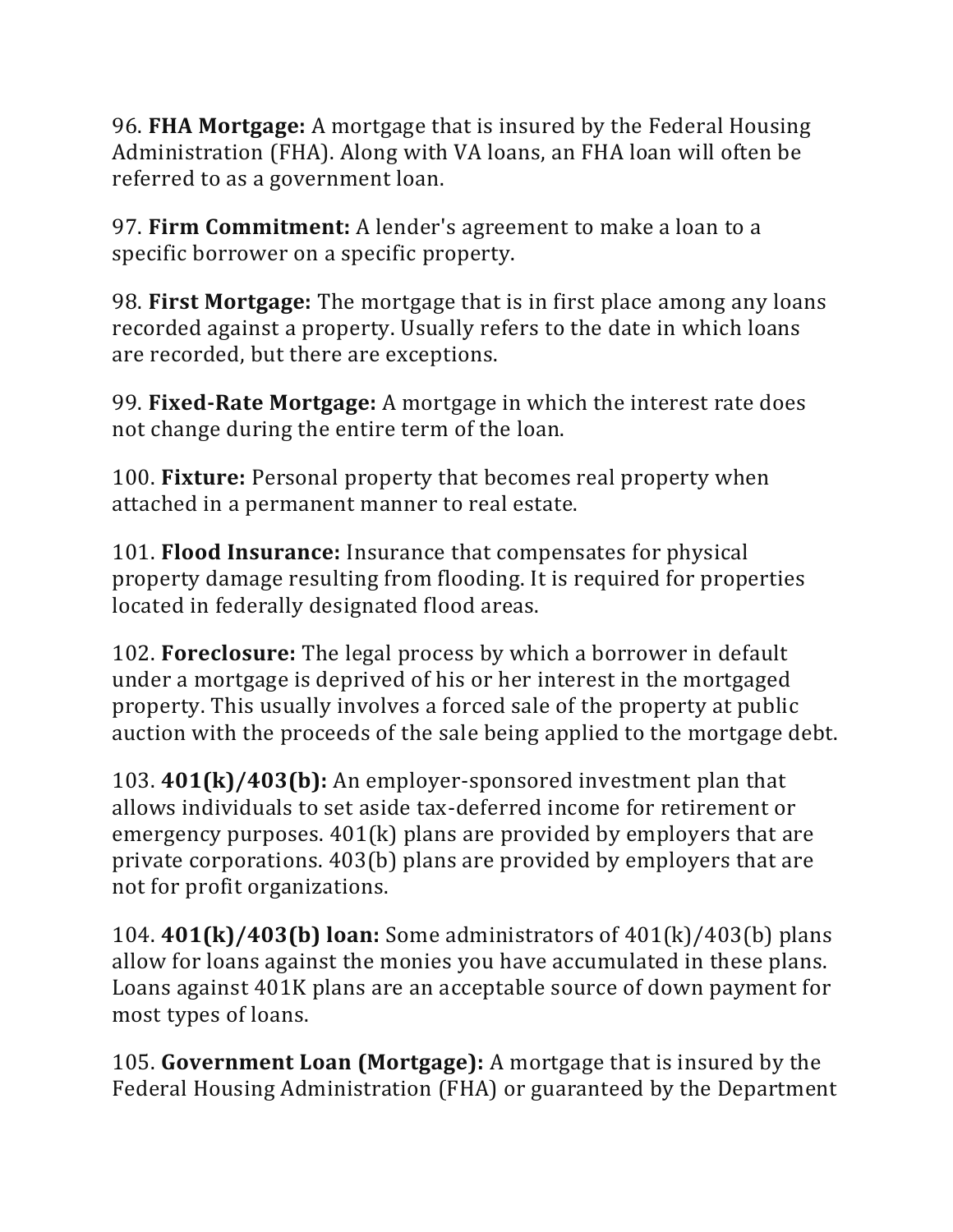of Veterans Affairs (VA) or the Rural Housing Service (RHS). Mortgages that are not government loans are classified as conventional loans.

106. **Government National Mortgage Association (Ginnie Mae):** A government-owned corporation within the U.S. Department of Housing and Urban Development (HUD). Created by Congress on September 1, 1968, GNMA performs the same role as Fannie Mae and Freddie Mac in providing funds to lenders for making home loans. The difference is that Ginnie Mae provides funds for government loans (FHA and VA)

107. **Grantee:** The person to whom an interest in real property is conveyed.

108. **Grantor:** The person conveying an interest in real property.

109. **Hazard Insurance:** Insurance coverage that in the event of physical damage to a property from fire, wind, vandalism, or other hazards.

110. **Home Equity Conversion Mortgage (HECM):** Usually referred to as a reverse annuity mortgage, what makes this type of mortgage unique is that instead of making payments to a lender, the lender makes payments to you. It enables older home owners to convert the equity they have in their homes into cash, usually in the form of monthly payments. Unlike traditional home equity loans, a borrower does not qualify on the basis of income but on the value of his or her home. In addition, the loan does not have to be repaid until the borrower no longer occupies the property.

111. **Home Equity Line of Credit:** A mortgage loan, usually in second position, that allows the borrower to obtain cash drawn against the equity of his home, up to a predetermined amount.

112. **Home Inspection:** A thorough inspection by a professional that evaluates the structural and mechanical condition of a property. A satisfactory home inspection is often included as a contingency by the purchaser.

113. **Homeowners' Association:** A nonprofit association that manages the common areas of a planned unit development (PUD) or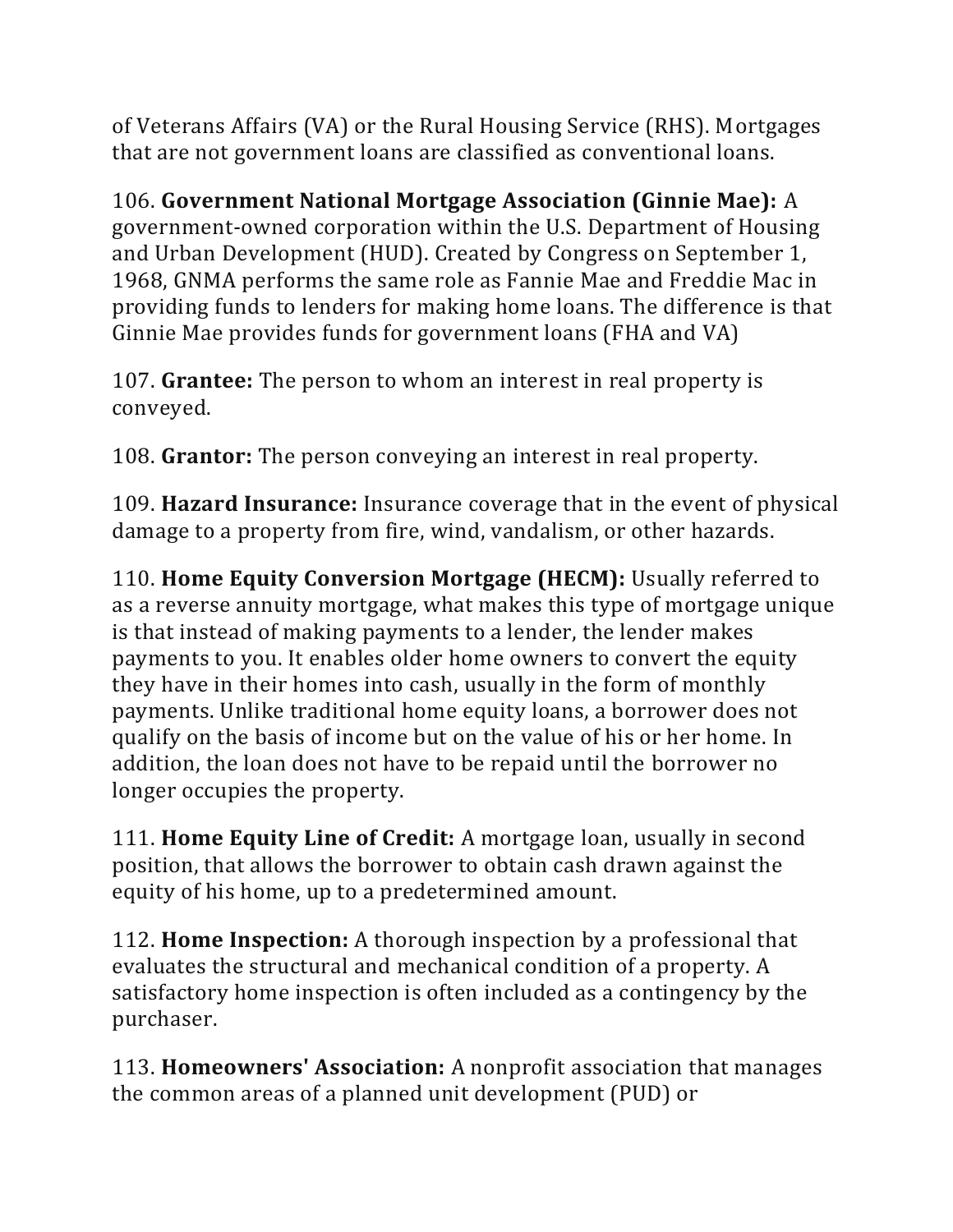condominium project. In a condominium project, it has no ownership interest in the common elements. In a PUD project, it holds title to the common elements.

114. **Homeowner's Insurance:** An insurance policy that combines personal liability insurance and hazard insurance coverage for a dwelling and its contents.

115. **Homeowner's Warranty:** A type of insurance often purchased by homebuyers that will cover repairs to certain items, such as heating or air conditioning, should they break down within the coverage period. The buyer often requests the seller to pay for this coverage as a condition of the sale, but either party can pay.

116. **HUD Median Income:** Median family income for a particular county or metropolitan statistical area (MSA), as estimated by the Department of Housing and Urban Development (HUD).

117. **HUD-1 Settlement Statement:** A document that provides an itemized listing of the funds that were paid at closing. Items that appear on the statement include real estate commissions, loan fees, points, and initial escrow (impound) amounts. Each type of expense goes on a specific numbered line on the sheet. The totals at the bottom of the HUD-1 statement define the seller's net proceeds and the buyer's net payment at closing. It is called a HUD1 because the form is printed by the Department of Housing and Urban Development (HUD). The HUD1 statement is also known as the "closing statement" or "settlement sheet."

118. **Joint Tenancy:** A form of ownership or taking title to property which means each party owns the whole property and that ownership is not separate. In the event of the death of one party, the survivor owns the property in its entirety.

119. **Judgment:** A decision made by a court of law. In judgments that require the repayment of a debt, the court may place a lien against the debtor's real property as collateral for the judgment's creditor.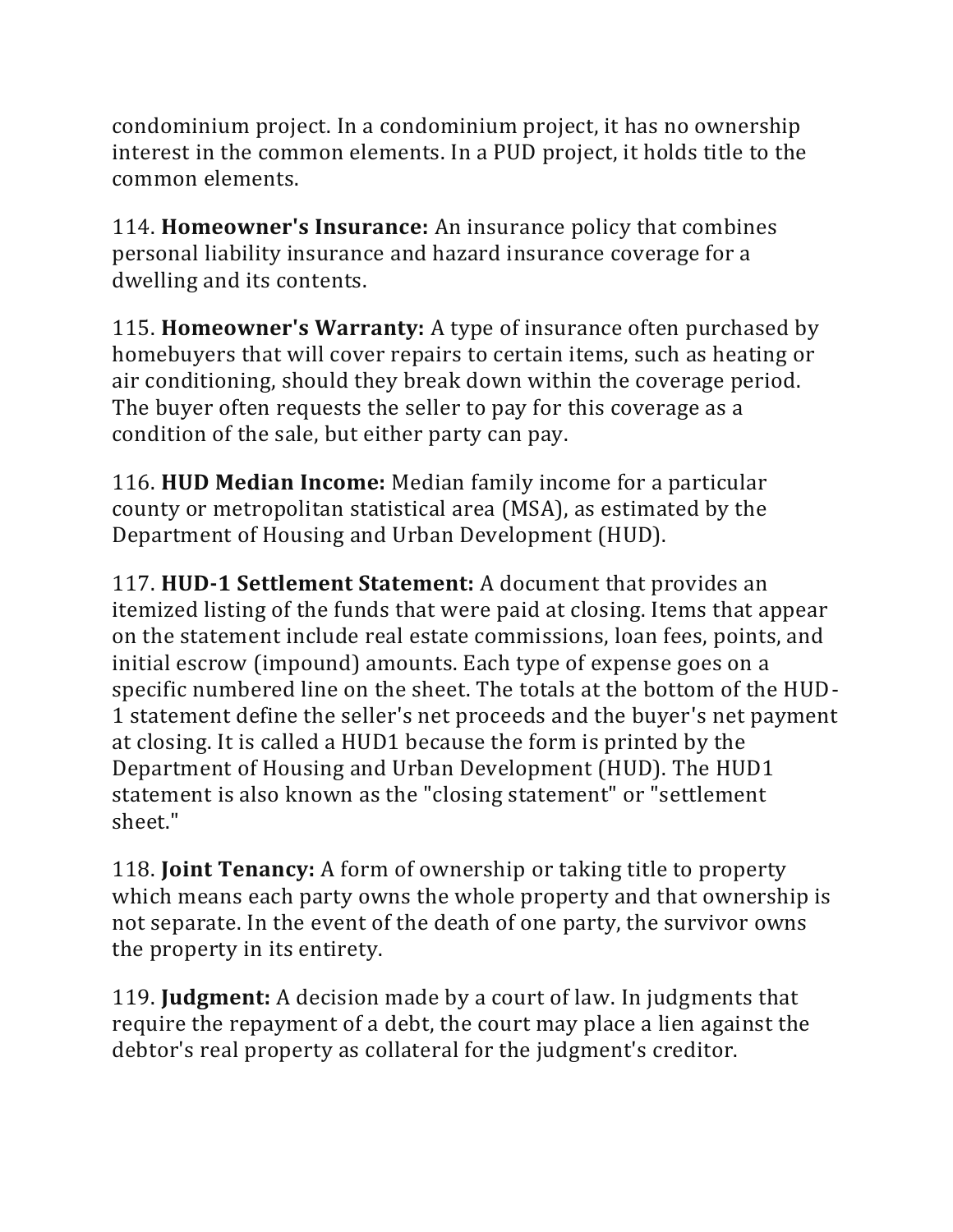120. **Judicial Foreclosure:** A type of foreclosure proceeding used in some states that is handled as a civil lawsuit and conducted entirely under the auspices of a court. Other states use non-judicial foreclosure.

121. **Jumbo Loan:** A loan that exceeds Fannie Mae's and Freddie Mac's loan limits, currently at \$227,150. Also called a nonconforming loan. Freddie Mac and Fannie Mae loans are referred to as conforming loans.

122. **Late Charge:** The penalty a borrower must pay when a payment is made a stated number of days. On a first trust deed or mortgage, this is usually fifteen days.

123. **Lease:** A written agreement between the property owner and a tenant that stipulates the payment and conditions under which the tenant may possess the real estate for a specified period of time.

124. **Leasehold Estate:** A way of holding title to a property wherein the mortgagor does not actually own the property but rather has a recorded long-term lease on it.

125. **Lease Option:** An alternative financing option that allows home buyers to lease a home with an option to buy. Each month's rent payment may consist of not only the rent, but an additional amount which can be applied toward the down payment on an already specified price.

126. **Legal Description:** A property description, recognized by law, that is sufficient to locate and identify the property without oral testimony.

127. **Lender:** A term which can refer to the institution making the loan or to the individual representing the firm. For example, loan officers are often referred to as "lenders."

128. **Liabilities:** A person's financial obligations. Liabilities include longterm and short-term debt, as well as any other amounts that are owed to others.

129. **Liability Insurance:** Insurance coverage that offers protection against claims alleging that a property owner's negligence or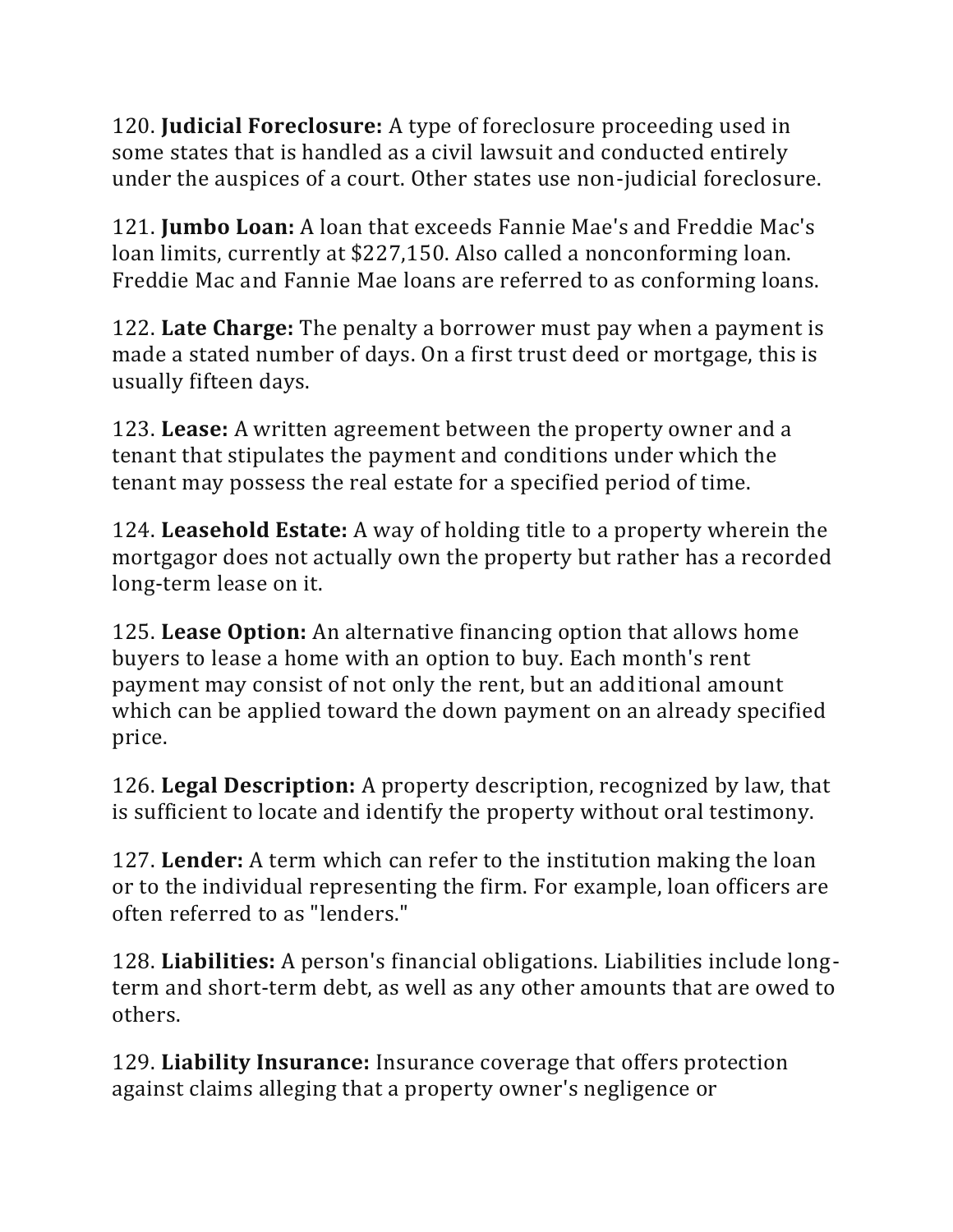inappropriate action resulted in bodily injury or property damage to another party. It is usually part of a homeowner's insurance policy.

130. **Lien:** A legal claim against a property that must be paid off when the property is sold. A mortgage or first trust deed is considered a lien.

131. **Life Cap:** For an adjustable-rate mortgage (ARM), a limit on the amount that the enterest rate can increase or decrease over the life of the mortgage.

132. **Line of Credit:** An agreement by a commercial bank or other financial institution to extend credit up to a certain amount for a certain time to a specified borrower.

133. **Liquid Asset:** A cash asset or an asset that is easily converted into cash.

134. **Loan:** A sum of borrowed money (principal) that is generally repaid with interest.

135. **Loan Officer:** Also referred to by a variety of other terms, such as lender, loan representative, loan "rep," account executive, and others. The loan officer serves several functions and has various responsibilities: they solicit loans, they are the representative of the lending institution, and they represent the borrower to the lending institution.

136. **Loan Origination:** How a lender refers to the process of obtaining new loans.

137. **Loan Servicing:** After you obtain a loan, the company you make the payments to is "servicing" your loan. They process payments, send statements, manage the escrow/impound account, provide collection efforts on delinquent loans, ensure that insurance and property taxes are made on the property, handle pay-offs and assumptions, and provide a variety of other services.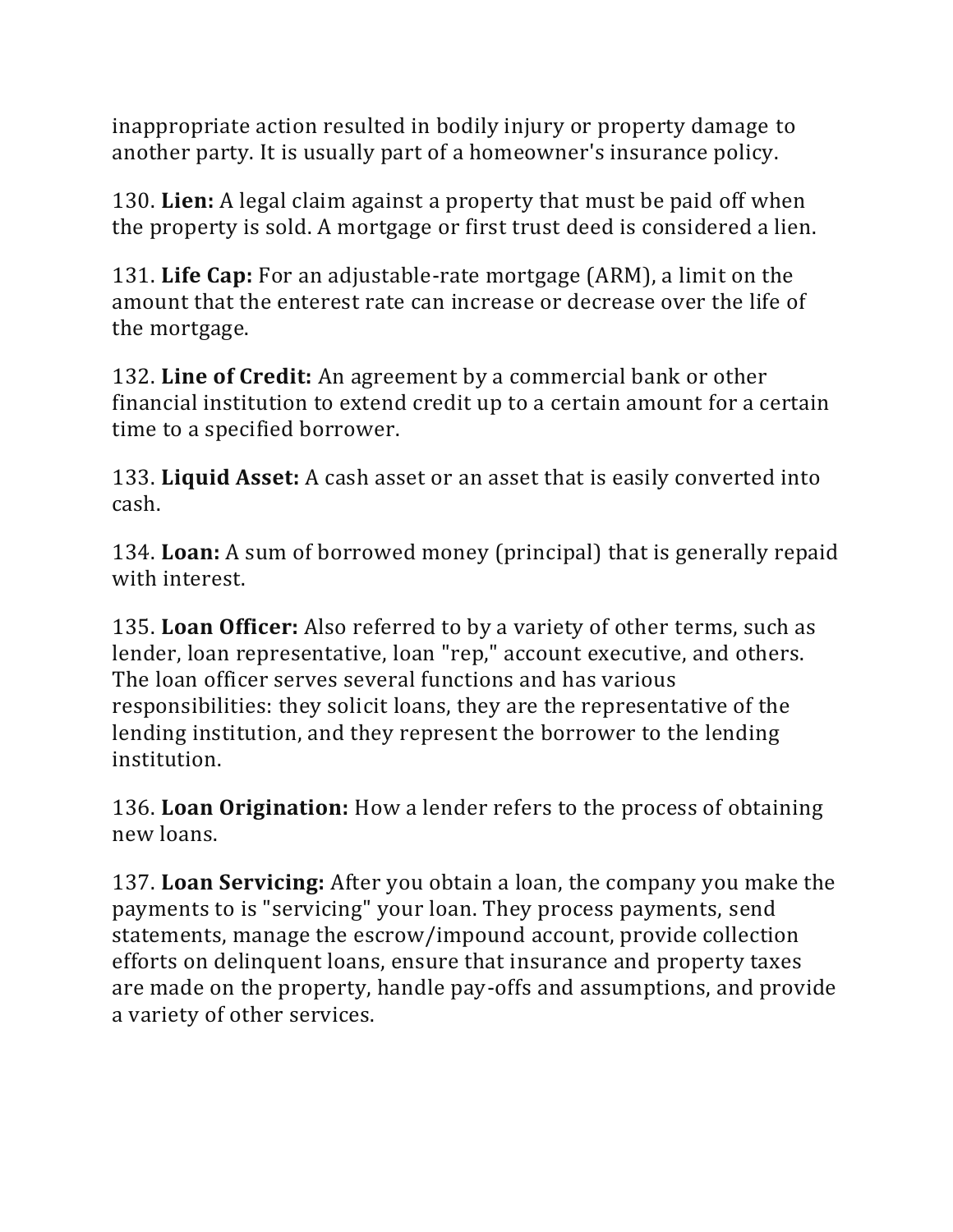138. **Loan-to-Value (LTV):** The percentage relationship between the amount of the loan and the appraised value or sales price (whichever is lower).

140. **Lock-In:** An agreement in which the lender guarantees a specified interest rate for a certain amount of time at a certain cost.

141. **Lock-in Period:** The time period during which the lender has guaranteed an interest rate to a borrower.

142. **Margin:** The difference between the interest rate and the index on an adjustable rate mortgage. The margin remains stable over the life of the loan. It is the index which moves up and down.

143. **Maturity:** The date on which the principal balance of a loan, bond, or other financial instrument becomes due and payable

144. **Merged Credit Report:** A credit report which reports the raw data pulled from two or more of the major credit repositories. Contrast with a Residential Mortgage Credit Report (RMCR) or a standard factual credit report.

145. **Modification:** Occasionally, a lender will agree to modify the terms of your mortgage without requiring you t refinance. If any changes are made, it is called a modification.

146. **Mortgage:** A legal document that pledges a property to the lender as security for payment of a debt. Instead of mortgages, some states use First Trust Deeds.

147. **Mortgage Banker:** For a more complete discussion of mortgage banker, see "Types of Lenders." A mortgage banker is generally assumed to originate and fund their own loans, which are then sold on the secondary market, usually to Fannie Mae, Freddie Mac, or Ginnie Mae. However, firms rather loosely apply this term to themselves, whether they are true mortgage bankers or simply mortgage brokers or correspondents.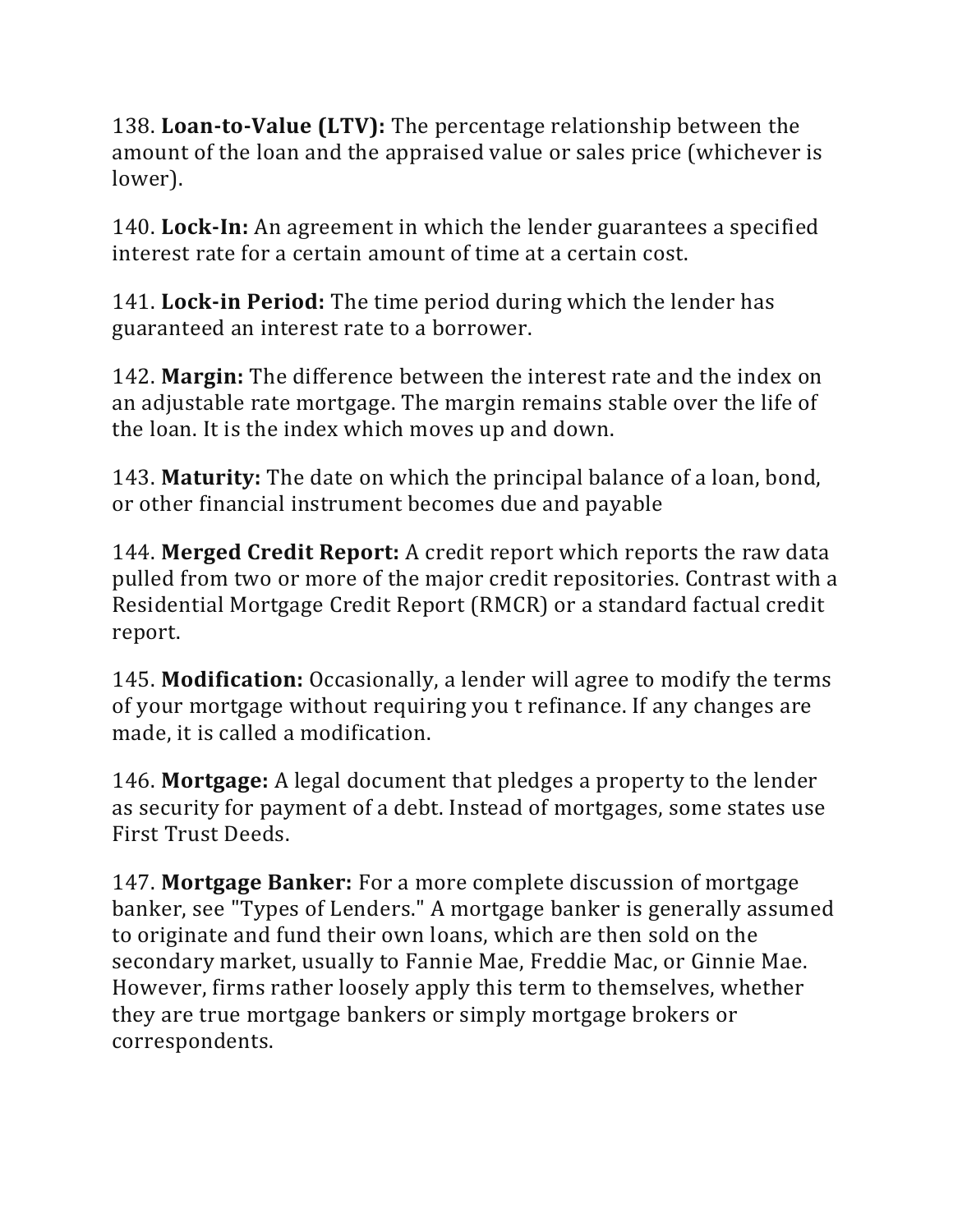148. **Mortgage Broker:** A mortgage company that originates loans, then places those loans with a variety of other lending institutions with whom they usually have pre-established relationships.

149. **Mortgagee:** The lender in a mortgage agreement.

150. **Mortgage Insurance (MI):** Insurance that covers the lender against some of the losses incurred as a result of a default on a home loan. Often mistakenly referred to as PMI, which is actually the name of one of the larger mortgage insurers. Mortgage insurance is usually required in one form or another on all loans that have a loan-to-value higher than eighty percent. Mortgages above 80% LTV that call themselves "No MI" are usually a made at a higher interest rate. Instead of the borrower paying the mortgage insurance premiums directly, they pay a higher interest rate to the lender, which then pays the mortgage insurance themselves. Also, FHA loans and certain first-time homebuyer programs require mortgage insurance regardless of the loan-to-value.

151. **Mortgage Insurance Premium (MIP):** The amount paid by a mortgagor for mortgage insurance, either to a government agency such as the Federal Housing Administration (FHA) or to a private mortgage insurance (MI) company.

152. **Mortgage Life and Disability Insurance:** A type of term life insurance often bought by borrowers. The amount of coverage decreases as the principal balance declines. Some policies also cover the borrower in the event of disability. In the event that the borrower dies while the policy is in force, the debt is automatically satisfied by insurance proceeds. In the case of disability insurance, the insurance will make the mortgage payment for a specified amount of time during the disability. Be careful to read the terms of coverage, however, because often the coverage does not start immediately upon the disability, but after a specified period, sometime forty-five days.

153. **Mortgagor:** The borrower in a mortgage agreement.

154. **Multi-Dwelling Units:** Properties that provide separate housing units for more than one family, although they secure only a single mortgage.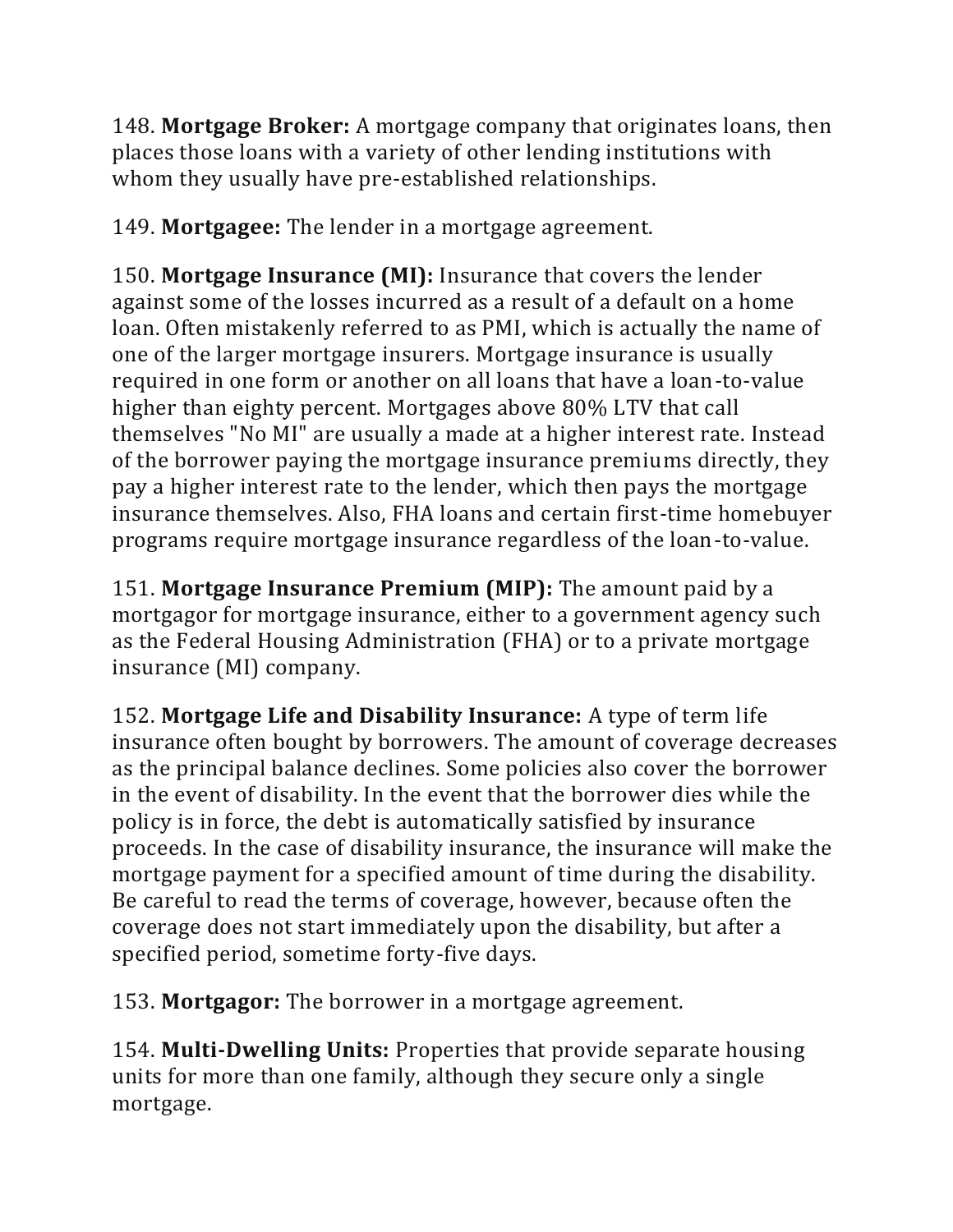155. **Negative Amortization:** Some adjustable rate mortgages allow the interest rate to fluctuate independently of a required minimum payment. If a borrower makes the minimum payment it may not cover all of the interest that would normally be due at the current interest rate. In essence, the borrower is deferring the interest payment, which is why this is called "deferred interest." The deferred interest is added to the balance of the loan and the loan balance grows larger instead of smaller, which is called negative amortization.

156. **No Cash-Out Refinance:** A refinance transaction which is not intended to put cash in the hand of the borrower. Instead, the new balance is caculated to cover the balance due on the current loan and any costs associated with obtaining the new mortgage. Often referred to as a "rate and term refinance."

157. **No-Cost Loan:** Many lenders offer loans that you can obtain at "no cost." You should inquire whether this means there are no "lender" costs associated with the loan, or if it also covers the other costs you would normally have in a purchase or refinance transactions, such as title insurance, escrow fees, settlement fees, appraisal, recording fees, notary fees, and others. These are fees and costs which may be associated with buying a home or obtaining a loan, but not charged directly by the lender. Keep in mind that, like a "no-point" loan, the interest rate will be higher than if you obtain a loan that has costs associated with it.

158. **Note:** A legal document that obligates a borrower to repay a mortgage loan at a stated interest rate during a specified period of time.

159. **Note Rate:** The interest rate stated on a mortgage note.

160. **Notice of Default:** A formal written notice to a borrower that a default has occurred and that legal action may be taken.

161. **Original Principal Balance:** The total amount of principal owed on a mortgage before any payments are made.

162. **Origination Fee:** On a government loan the loan origination fee is one percent of the loan amount, but additional points may be charged which are called "discount points." One point equals one percent of the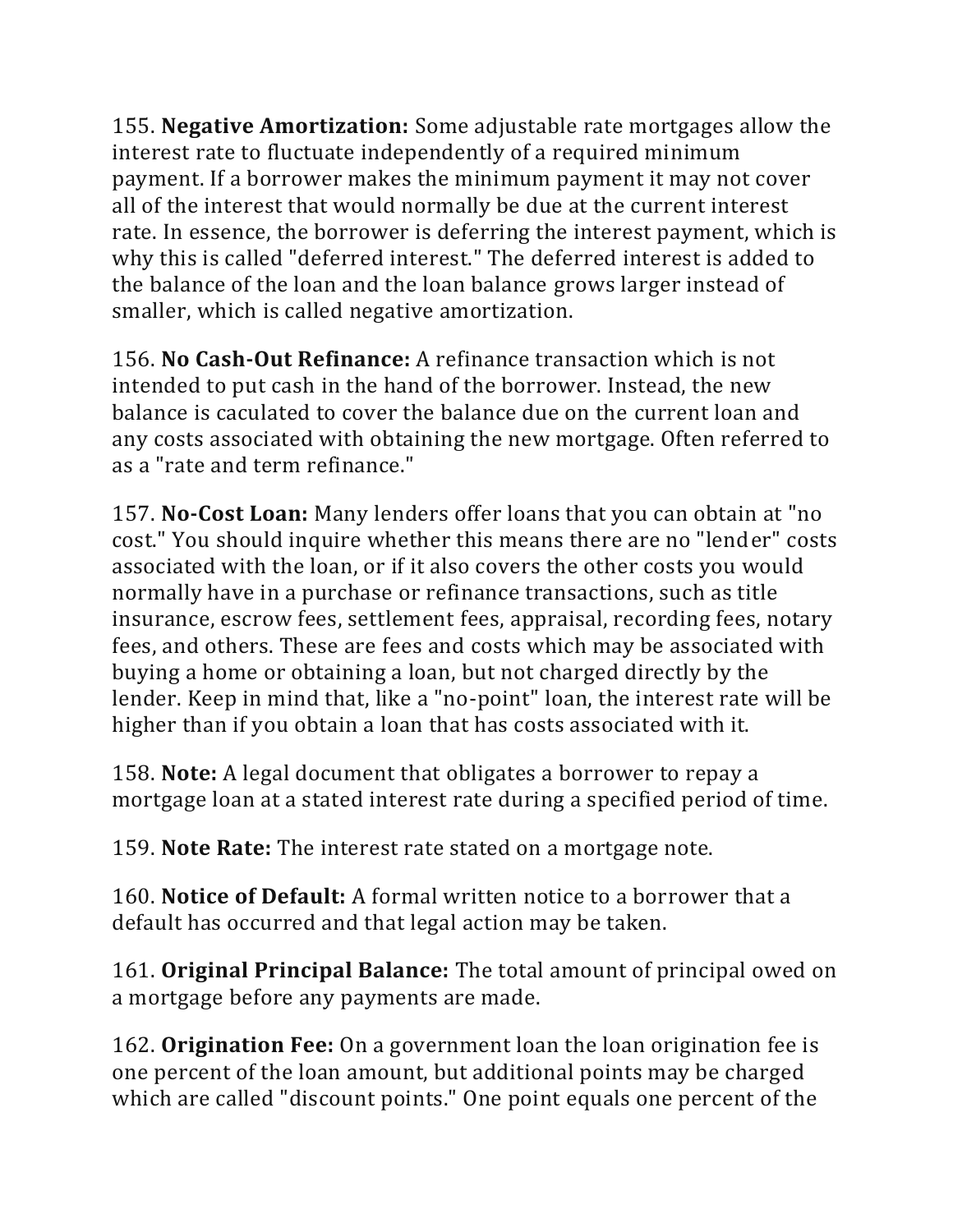loan amount. On a conventional loan, the loan origination fee refers to the total number of points a borrower pays.

163. **Owner Financing:** A property purchase transaction in which the property seller provides all or part of the financing.

164. **Partial Payment:** A payment that is not sufficient to cover the scheduled monthly payment on a mortgage loan. Normally, a lender will not accept a partial payment, but in times of hardship you can make this request of the loan servicing collection department.

165. **Payment Change Date:** The date when a new monthly payment amount takes effect on an adjustable-rate mortgage (ARM) or a graduated-payment mortgage (GPM). Generally, the payment change date occurs in the month immediately after the interest rate adjustment date.

166. **Periodic Payment Cap:** For an adjustable-rate mortgage where the interest rate and the minimum payment amount fluctuate independently of one another, this is a limit on the amount that payments can increase or decrease during any one adjustment period.

167. **Periodic Rate Cap:** For an adjustable-rate mortgage, a limit on the amount that the interest rate can increase or decrease during any one adjustment period, regardless of how high or low the index might be.

168. **Personal Property:** Any property that is not real property.

169. **PITI:** This stands for principal, interest, taxes and insurance. If you have an "impounded" loan, then your monthly payment to the lender includes all of these and probably includes mortgage insurance as well. If you do not have an impounded account, then the lender still calculates this amount and uses it as part of determining your debt-to-income ratio.

170. **PITI Reserves:** A cash amount that a borrower must have on hand after making a down payment and paying all closing costs for the purchase of a home. The principal, interest, taxes, and insurance (PITI)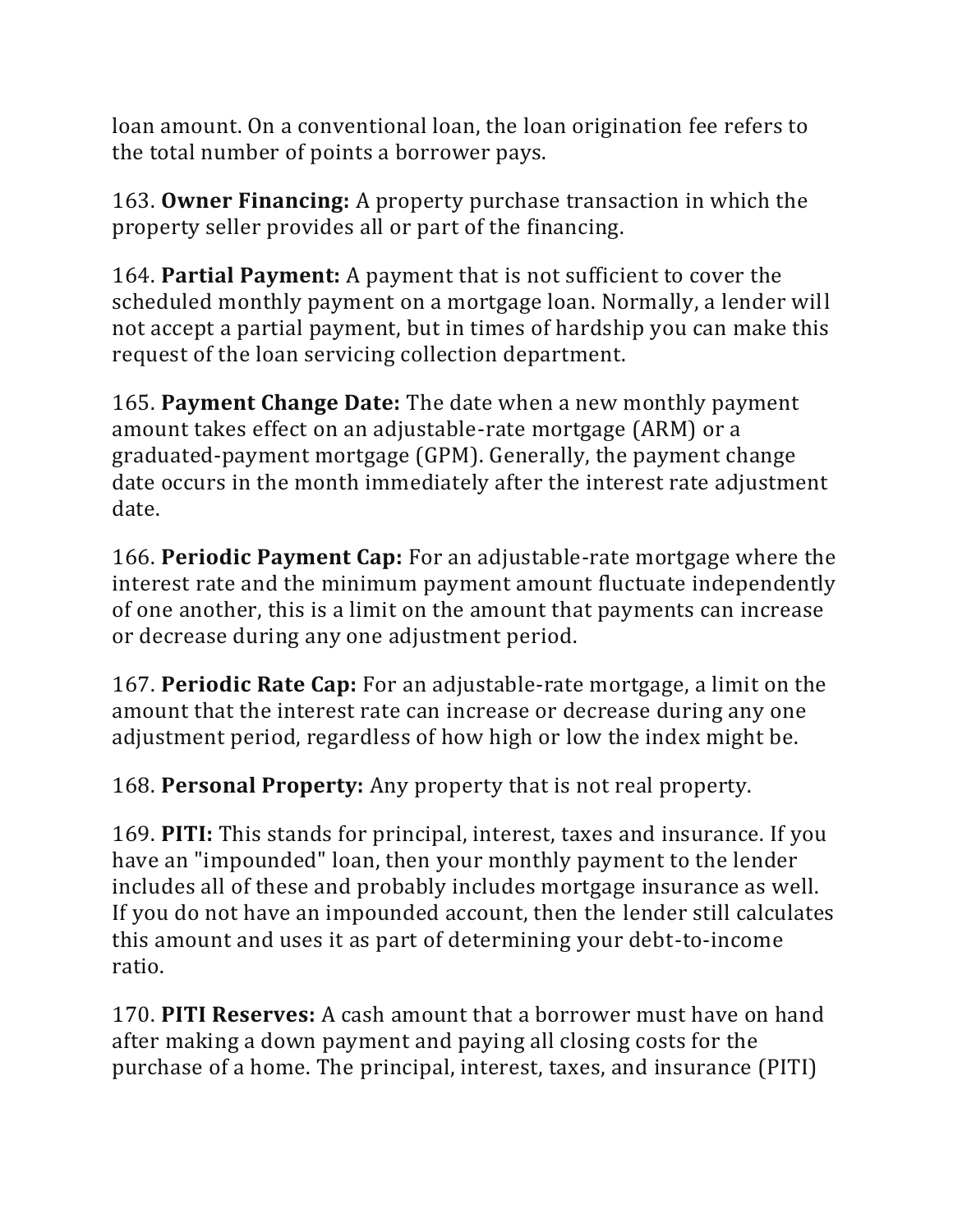reserves must equal the amount that the borrower would have to pay for PITI for a predefined number of months.

171. **Planned Unit Development (PUD):** A type of ownership where individuals actually own the building or unit they live in, but common areas are owned jointly with the other members of the development or association. Contrast with condominium, where an individual actually owns the airspace of his unit, but the buildings and common areas are owned jointly with the others in the development or association.

172. **Point:** A point is 1 percent of the amount of the mortgage.

173. **Power of Attorney:** A legal document that authorizes another person to act on one's behalf. A power of attorney can grant complete authority or can be limited to certain acts and/or certain periods of time.

174. **Pre-approval:** A loosely used term which is generally taken to mean that a borrower has completed a loan application and provided debt, income, and savings documentation which an underwriter has reviewed and approved. A pre-approval is usually done at a certain loan amount and making assumptions about what the interest rate will actually be at the time the loan is actually made, as well as estimates for the amount that will be paid for property taxes, insurance and others. A pre-approval applies only to the borrower. Once a property is chosen, it must also meet the underwriting guidelines of the lender. Contrast with pre-qualification

175. **Prepayment:** Any amount paid to reduce the principal balance of a loan before the due date. Payment in full on a mortgage that may result from a sale of the property, the owner's decision to pay off the loan in full, or a foreclosure. In each case, prepayment means payment occurs before the loan has been fully amortized.

176. **Prepayment Penalty:** A fee that may be charged to a borrower who pays off a loan before it is due.

177. **Pre-Qualification:** This usually refers to the loan officer's written opinion of the ability of a borrower to qualify for a home loan, after the loan officer has made inquiries about debt, income, and savings. The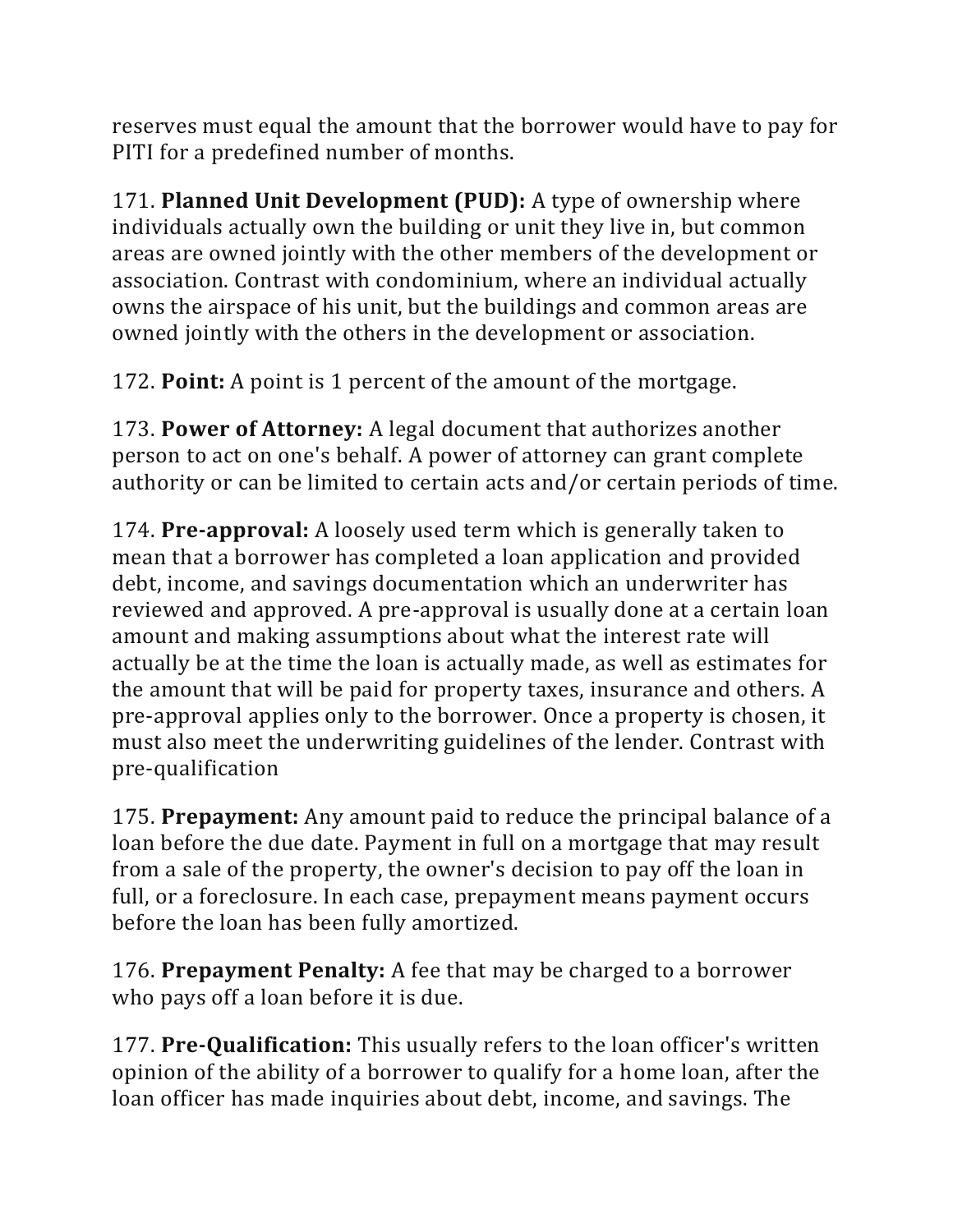information provided to the loan officer may have been presented verbally or in the form of documentation, and the loan officer may or may not have reviewed a credit report on the borrower.

178. **Prime Rate:** The interest rate that banks charge to their preferred customers. Changes in the prime rate are widely publicized in the news media and are used as the indexes in some adjustable rate mortgages, especially home equity lines of credit. Changes in the prime rate do not directly affect other types of mortgages, but the same factors that influence the prime rate also affect the interest rates of mortgage loans.

179. **Principal:** The amount borrowed or remaining unpaid. The part of the monthly payment that reduces the remaining balance of a mortgage.

180. **Principal Balance:** The outstanding balance of principal on a mortgage. The principal balance does not include interest or any other charges. See remaining balance.

181. **Principal, Interest, Taxes, and Insurance (PITI):** The four components of a monthly mortgage payment on impounded loans. Principal refers to the part of the monthly payment that reduces the remaining balance of the mortgage. Interest is the fee charged for borrowing money. Taxes and insurance refer to the amounts that are paid into an escrow account each month for property taxes and mortgage and hazard insurance.

182. **Private Mortgage Insurance (MI):** Mortgage insurance that is provided by a private mortgage insurance company to protect lenders against loss if a borrower defaults. Most lenders generally require MI for a loan with a loan-to-value (LTV) percentage in excess of 80 percent.

183. **Promissory Note:** A written promise to repay a specified amount over a specified period of time.

184. **Public Auction:** A meeting in an announced public location to sell property to repay a mortgage that is in default.

185. **PUD (Planned Unit Development):** A project or subdivision that includes common property that is owned and maintained by a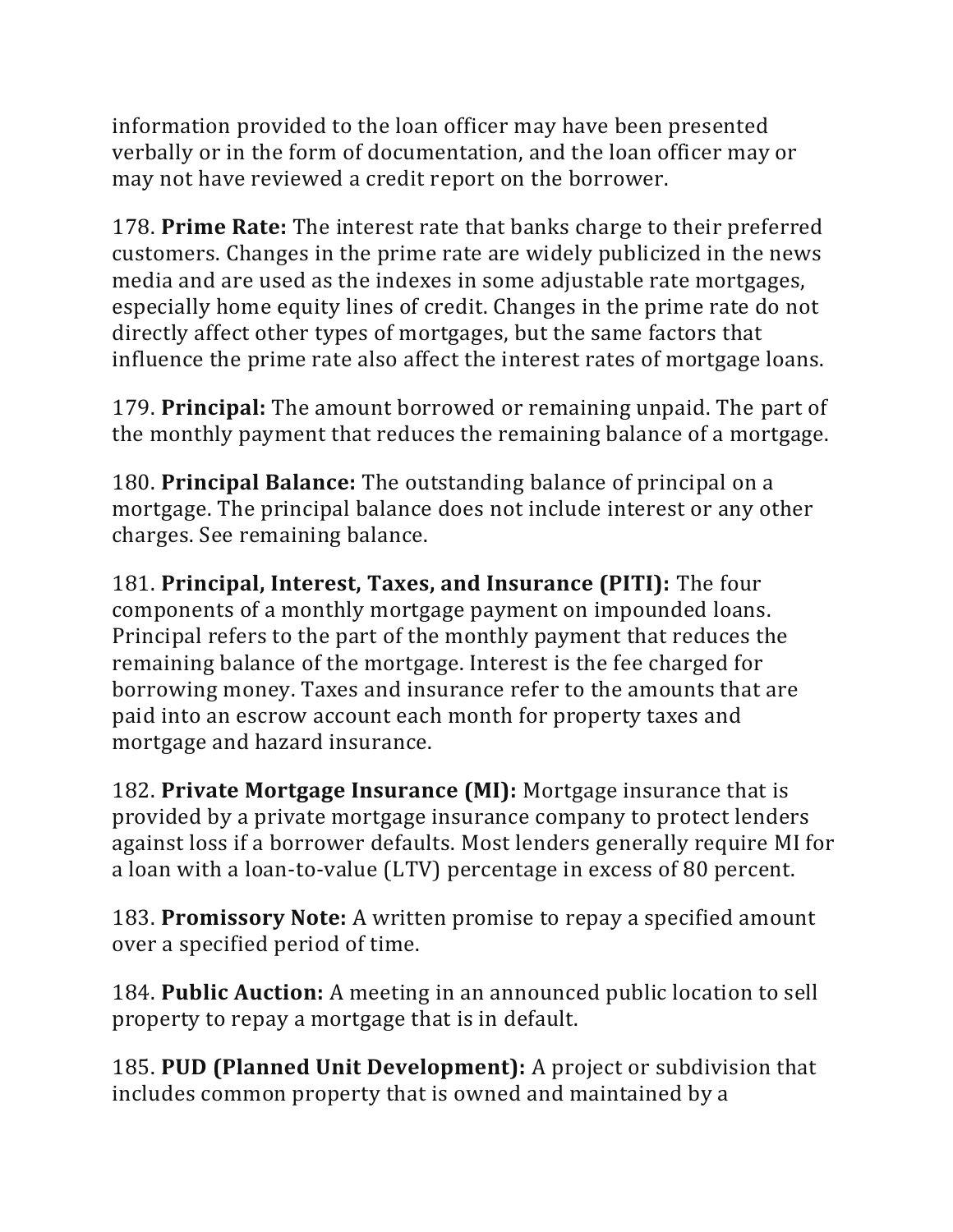homeowners' association for the benefit and use of the individual PUD unit owners.

186. **Purchase Agreement:** A written contract signed by the buyer and seller stating the terms and conditions under which a property will be sold.

187. **Purchase Money Transaction:** The acquisition of property through the payment of money or its equivalent.

188. Qualifying Ratios: Calculations that are used in determining whether a borrower can qualify for a mortgage. There are two ratios. The "top" or "front" ratio is a calculation of the borrower's monthly housing costs (principle, taxes, insurance, mortgage insurance, homeowner's association fees) as a percentage of monthly income. The "back" or "bottom" ratio includes housing costs as will as all other monthly debt.

189. **Quitclaim Deed:** A deed that transfers without warranty whatever interest or title a grantor may have at the time the conveyance is made.

190. **Rate Lock:** A commitment issued by a lender to a borrower or other mortgage originator guaranteeing a specified interest rate for a specified period of time at a specific cost.

191. **Real Estate Agent:** A person licensed to negotiate and transact the sale of real estate.

192. **Real Estate Settlement Procedures Act (RESPA):** A consumer protection law that requires lenders to give borrowers advance notice of closing costs.

193. **Real Property:** A consumer protection law that requires lenders to give borrowers advance notice of closing costs.

194. **Realtor®:** A real estate agent, broker or an associate who holds active membership in a local real estate board that is affiliated with the National Association of Realtors.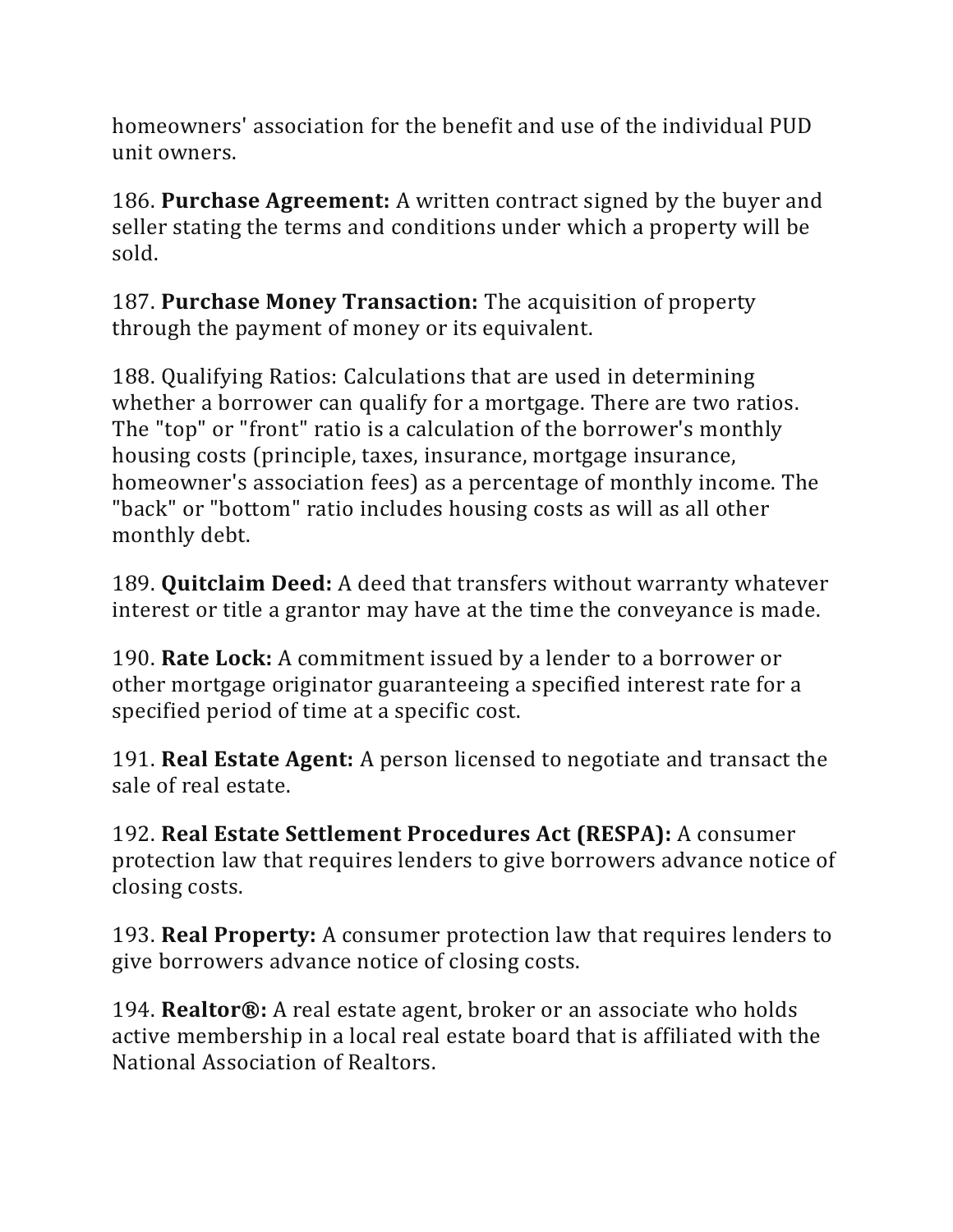195. **Recorder:** The public official who keeps records of transactions that affect real property in the area. Sometimes known as a "Registrar of Deeds" or "County Clerk."

196. **Recording:** The noting in the registrar's office of the details of a properly executed legal document, such as a deed, a mortgage note, a satisfaction of mortgage, or an extension of mortgage, thereby making it a part of the public record.

197. **Refinance Transaction:** The process of paying off one loan with the proceeds from a new loan using the same property as security.

198. **Remaining Balance:** The amount of principal that has not yet been repaid. See principal balance.

199. **Remaining Term:** The original amortization term minus the number of payments that have been applied.

200. **Rent Loss Insurance:** Insurance that protects a landlord against loss of rent or rental value due to fire or other casualty that renders the leased premises unavailable for use and as a result of which the tenant is excused from paying rent.

201. **Repayment Plan:** An arrangement made to repay delinquent installments or advances.

202. **Replacement Reserve Fund:** A fund set aside for replacement of common property in a condominium, PUD, or cooperative project - particularly that which has a short life expectancy, such as carpeting, furniture, etc.

203. **Revolving Debt:** A credit arrangement, such as a credit card, that allows a customer to borrow against a preapproved line of credit when purchasing goods and services. The borrower is billed for the amount that is actually borrowed plus any interest due.

204. **Right of First Refusal:** A provision in an agreement that requires the owner of a property to give another party the first opportunity to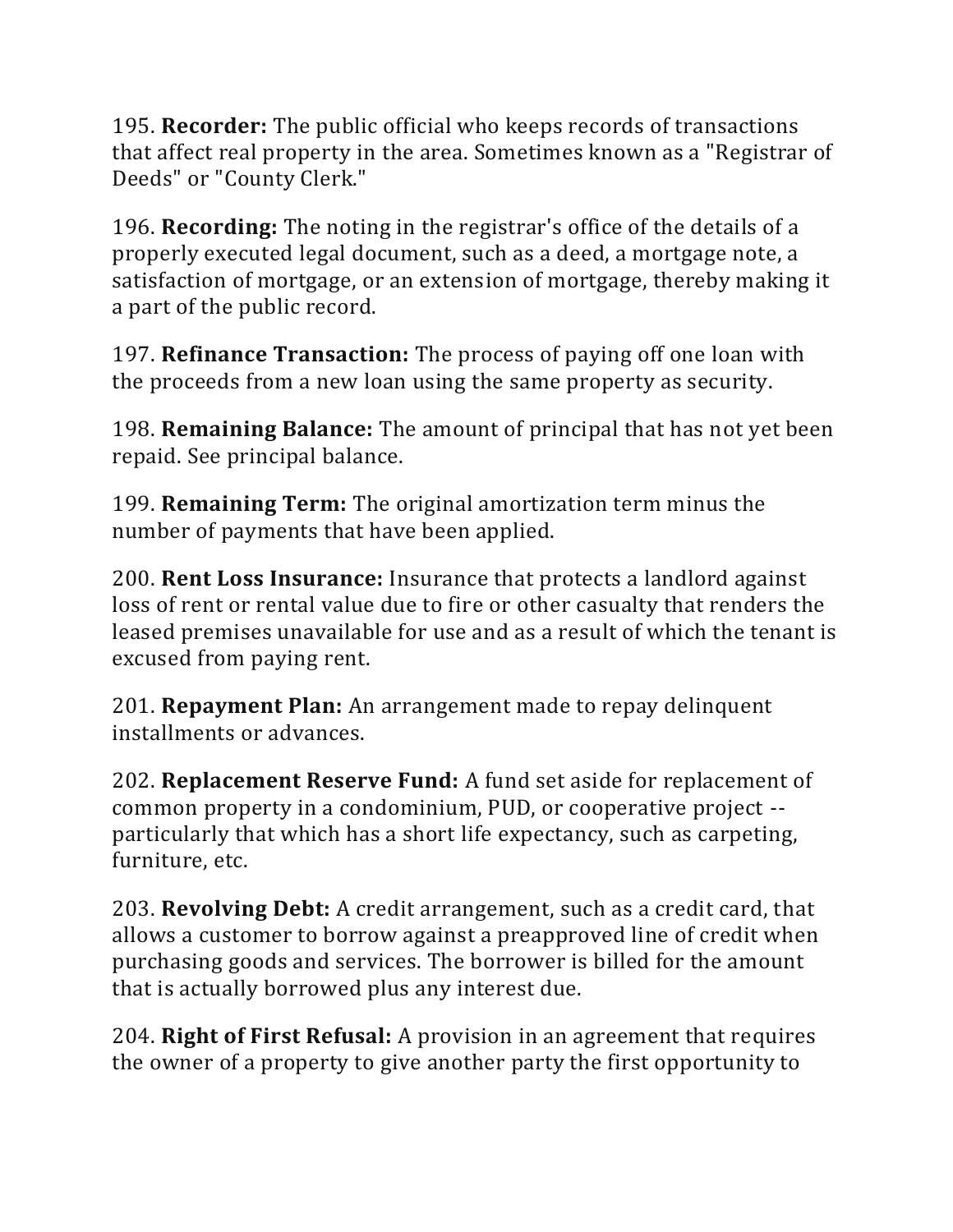purchase or lease the property before he or she offers it for sale or lease to others.

205. **Right of Ingress or Egress:** The right to enter or leave designated premises.

206. **Right of Survivorship:** In joint tenancy, the right of survivors to acquire the interest of a deceased joint tenant.

207. **Sale-Leaseback:** A technique in which a seller deeds property to a buyer for a consideration, and the buyer simultaneously leases the property back to the seller.

208. **Second Mortgage:** A mortgage that has a lien position subordinate to the first mortgage.

209. **Secondary Market:** The buying and selling of existing mortgages, usually as part of a "pool" of mortgages.

210. **Secured Loan:** A loan that is backed by collateral.

211. **Security:** The property that will be pledged as collateral for a loan.

212. **Seller Carry-Back:** An agreement in which the owner of a property provides financing, often in combination with an assumable mortgage.

213. **Servicer:** An organization that collects principal and interest payments from borrowers and manages borrowers' escrow accounts. The servicer often services mortgages that have been purchased by an investor in the secondary mortgage market.

214. **Servicing:** The collection of mortgage payments from borrowers and related responsibilities of a loan servicer.

215. **Settlement Statement:** See HUD1 Settlement Statement

216. **Subdivision:** A housing development that is created by dividing a tract of land into individual lots for sale or lease.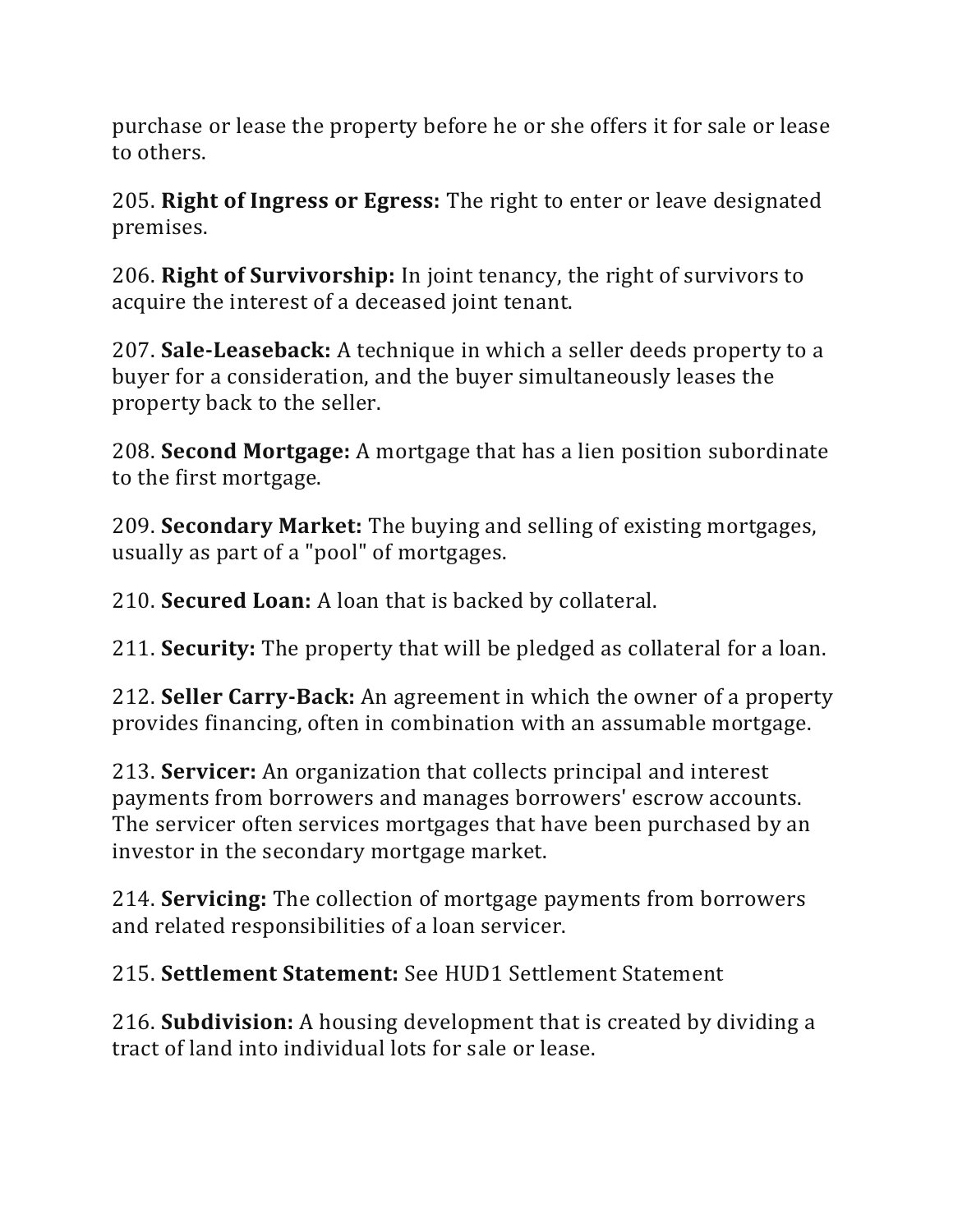217. **Subordinate Financing:** Any mortgage or other lien that has a priority that is lower than that of the first mortgage.

218. **Survey:** A drawing or map showing the precise legal boundaries of a property, the location of improvements, easements, rights of way, encroachments, and other physical features.

219. **Sweat Equity:** Contribution to the construction or rehabilitation of a property in the form of labor or services rather than cash.

220. **Tenancy in Common:** As opposed to joint tenancy, when there are two or more individuals on title to a piece of property, this type of ownership does not pass ownership to the others in the event of death.

221. **Third-Party Origination:** A process by which a lender uses another party to completely or partially originate, process, underwrite, close, fund, or package the mortgages it plans to deliver to the secondary mortgage market.

222. **Title:** A legal document evidencing a person's right to or ownership of a property.

223. **Title Company:** A company that specializes in examining and insuring titles to real estate.

224. **Title Insurance:** Insurance that protects the lender (lender's policy) or the buyer (owner's policy) against loss arising from disputes over ownership of a property.

225. **Title Search:** A check of the title records to ensure that the seller is the legal owner of the property and that there are no liens or other claims outstanding.

226. **Transfer of Ownership:** Any means by which the ownership of a property changes hands. Lenders consider all of the following situations to be a transfer of ownership: the purchase of a property "subject to" the mortgage, the assumption of the mortgage debt by the property purchaser, and any exchange of possession of the property under a land sales contract or any other land trust device.